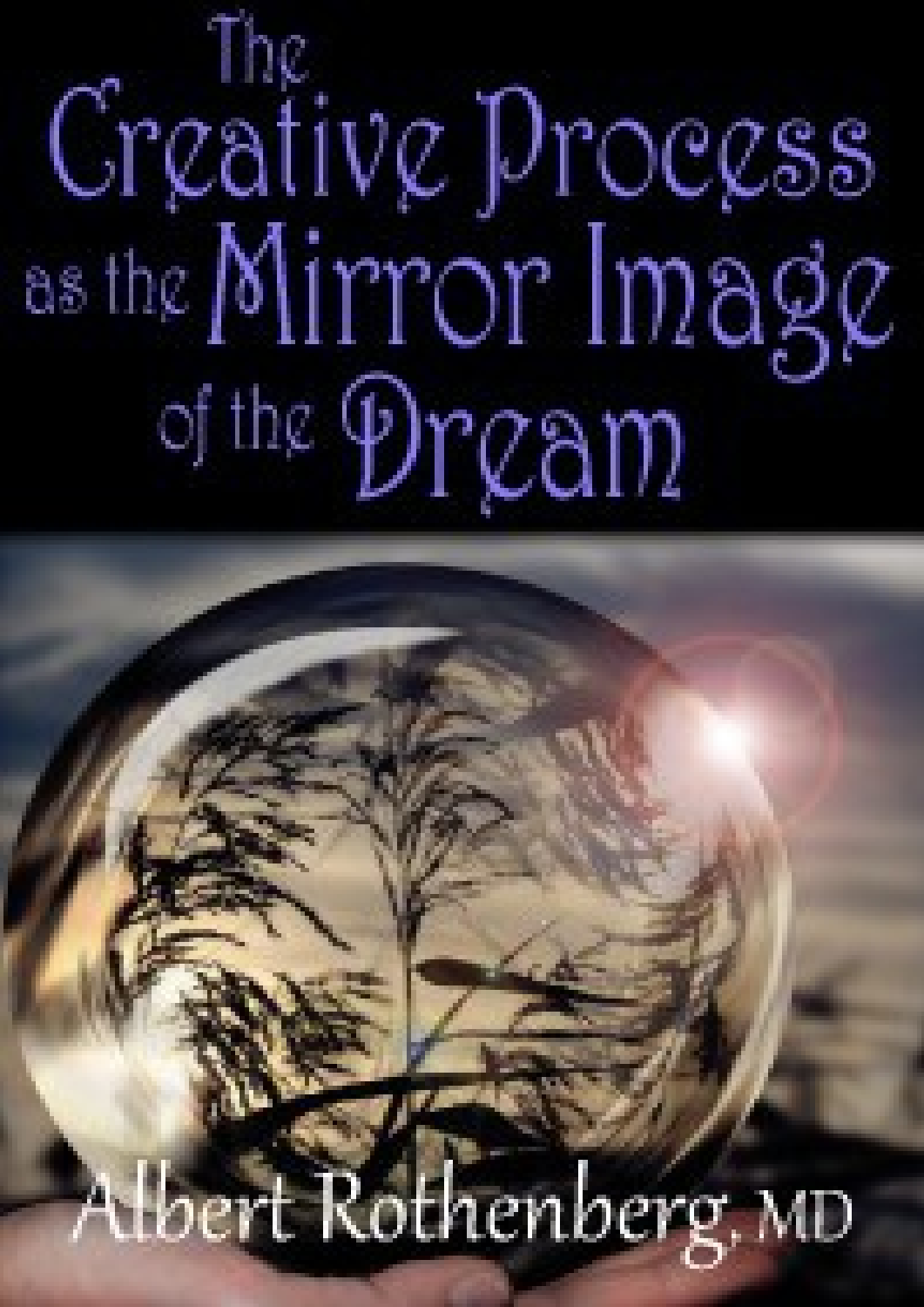### **THE CREATIVE PROCESS AS THE MIRROR IMAGE OF THE DREAM**

**Albert Rothenberg, M.D.**

www.freepsychotherapybooks.org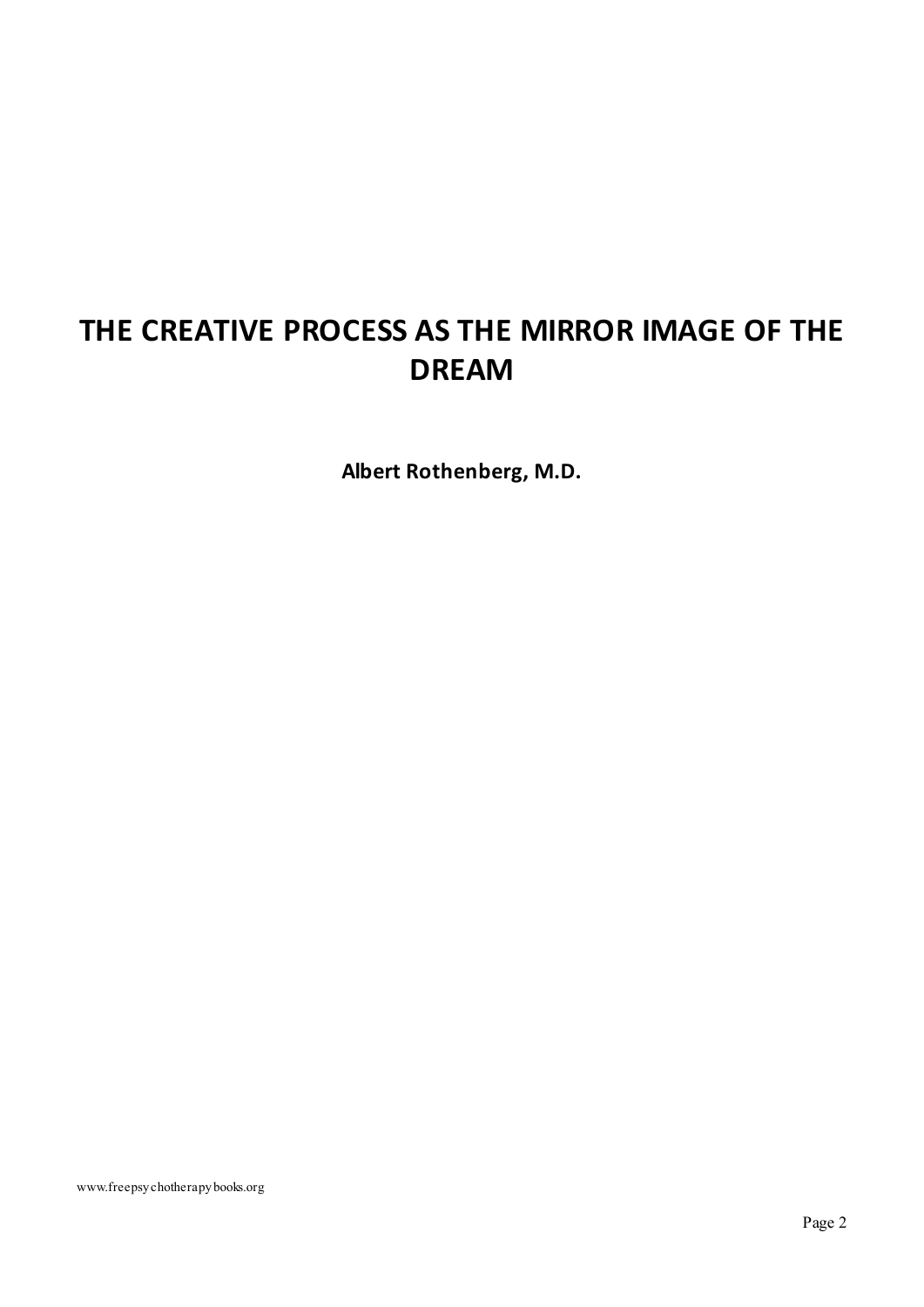#### e-Book 2016 International Psychotherapy Institute

From *The Emerging Goddess* by Albert Rothenberg, M.D.

Copyright © 1979 by Albert Rothenberg, M.D.

All Rights Reserved

Created in the United States of America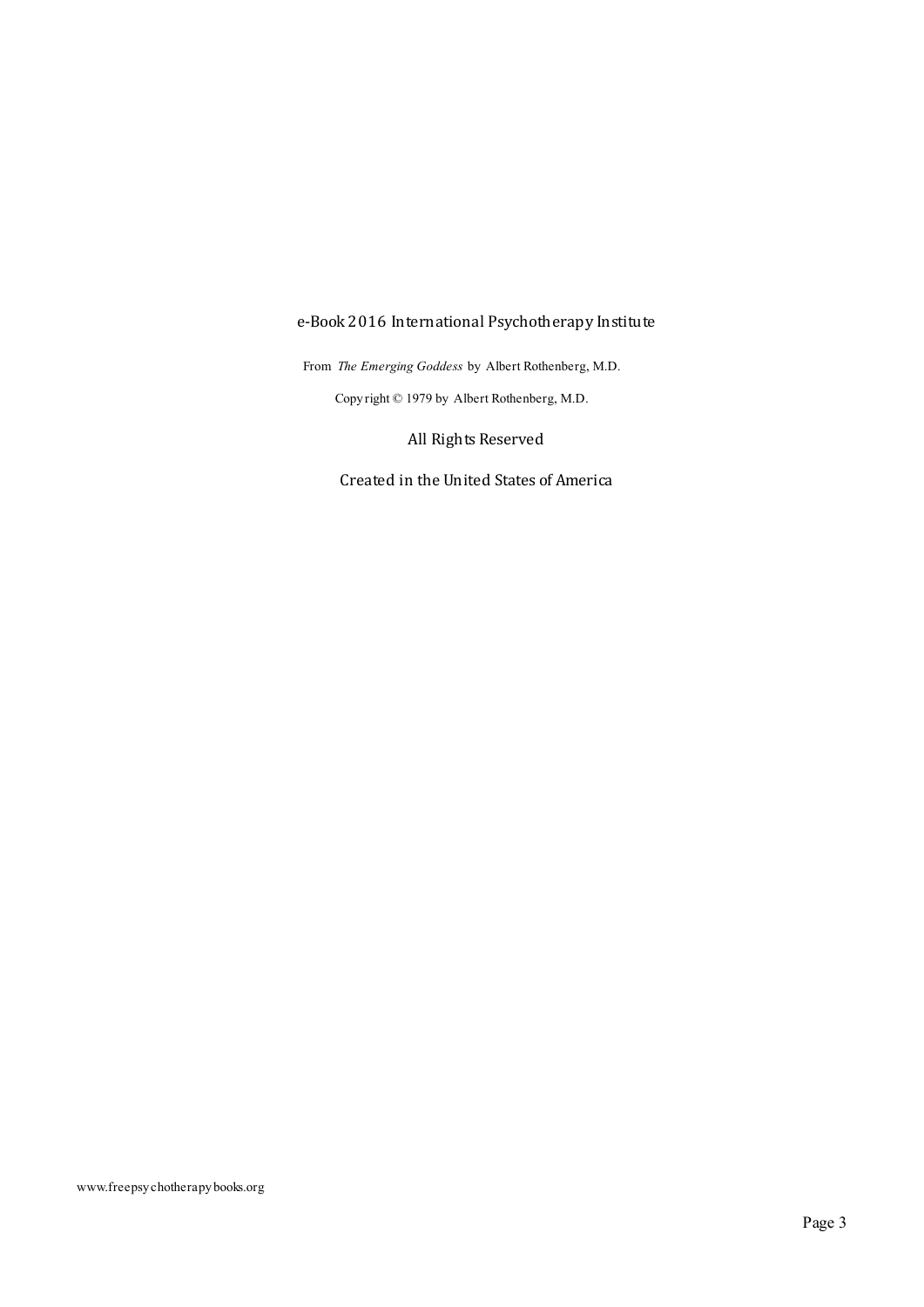**Table of Contents**

THE CREATIVE PROCESS AS THE MIRROR IMAGE OF THE DREAM

Dreams and [Creativity](#page-4-1)

The [Mirror-Image](#page-9-0) Relationship: Similarity and Reversal

Creative Process as the [Psychological](#page-10-0) Obverse of Dreaming

Creative Process as the Biological Obverse of [Dreaming](#page-14-0)

The Role of [Arousal](#page-17-0) : Anxiety and Control

Creativity and [Dreaming](#page-20-0) in Society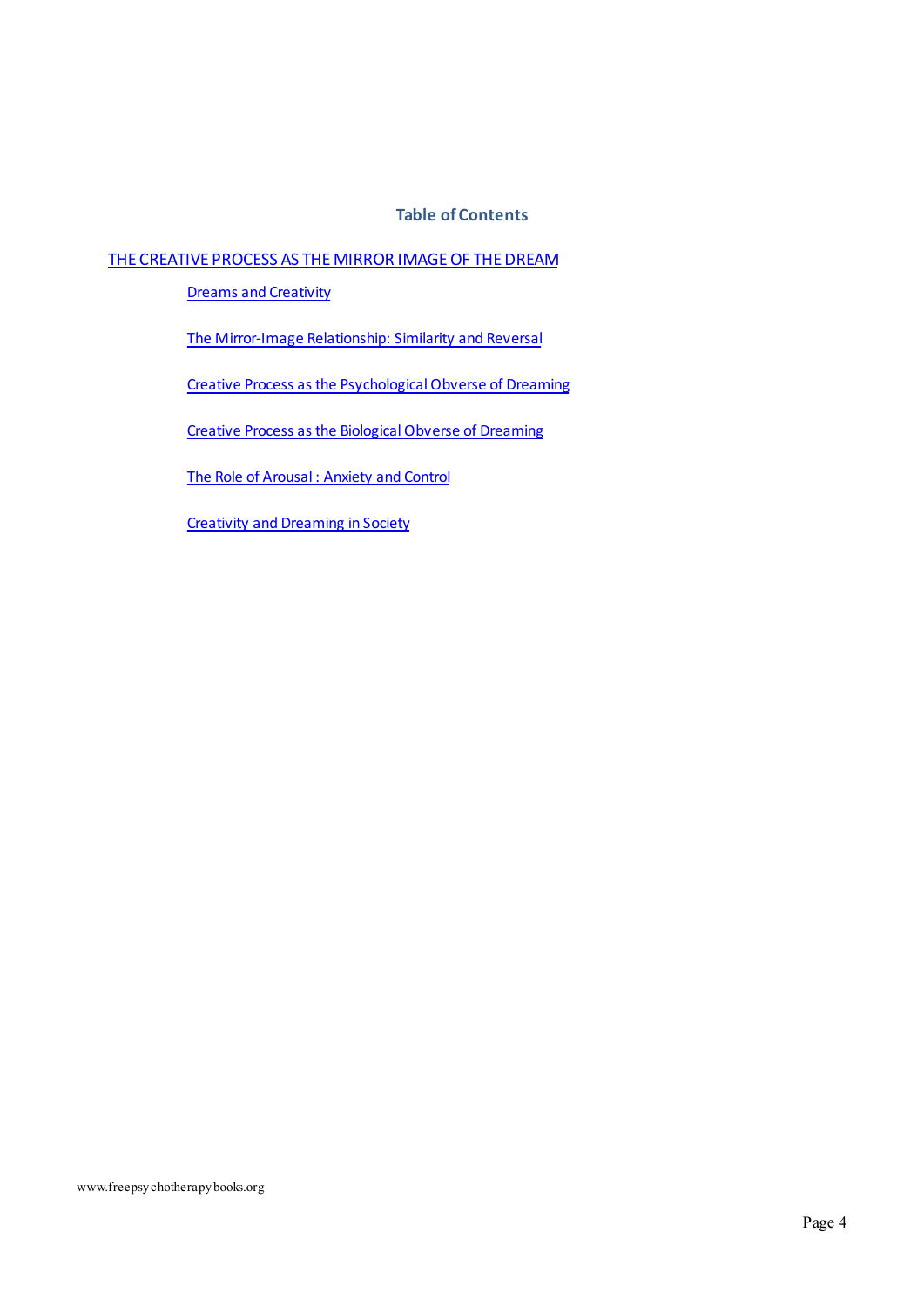#### <span id="page-4-0"></span>**THE CREATIVE PROCESS AS THE MIRROR IMAGE OF THE DREAM**

Creativity is such a value-laden topic that any new formulation about it runs the risk of being rejected out of hand. Creativity pertains to art, scientific discovery, even theology; it touches on the most cherished areas of life and the highestideals. Itis exalted and often mysterious. For many, the mysterious aspect of creativity constitutes an important part of its appeal. Any attempt to dispel even a portion of the mystery is, therefore, resisted. There is, in fact, reason to say, on philosophical grounds, that denying the mystery of creativity is a contradiction in terms. $^{\underline{1}}$  $^{\underline{1}}$  $^{\underline{1}}$ 

<span id="page-4-2"></span>I am not concerned here with philosophical objections because I believe I can answer them and will do so later in this volume (chap. 12). My more immediate concern is with a widespread tendency to resist any formulation about creativity by insisting that it contains nothing new. After all, creativity has been thought about for a long time. Not only have philosophers, theologians, and scientists devoted a good deal of attention to it but, throughout the history of art, creative artists themselves have reflected on the nature of creativity, within the substance of their art works and in other forms of communication. Much of what is said about creativity, regardless of how new, will have some connections to what has been said before.

#### <span id="page-4-3"></span>**Dreams and Creativity**

<span id="page-4-1"></span>The idea of a connection between dreams and creativity is not new. As V. G. Hopwood points out: "Tradition joins dream, prophecy and poetry. The bard is both dreamer and seer, according to an association which goes back into mythology and persists into our own period."<sup>[2](#page-23-1)</sup> Moreover, before Freud discovered and elaborated what is now accepted as the essential nature and function of dreams, artists and theorists drew analogies between dreaming and creating. So-called visionary poets—Blake, Coleridge—reported altered dreamlike states during the creation of poetry, and Blake insisted that an entire poem came to him word-for-word during sleep in a dream. For Blake, the source of dreams and of poetry was divine. The philosophers and critics Novalis (Friedrich von Hardenberg), Jean Paul Richter, and Friedrich Nietzsche also emphasized strong connections between dreams and art and between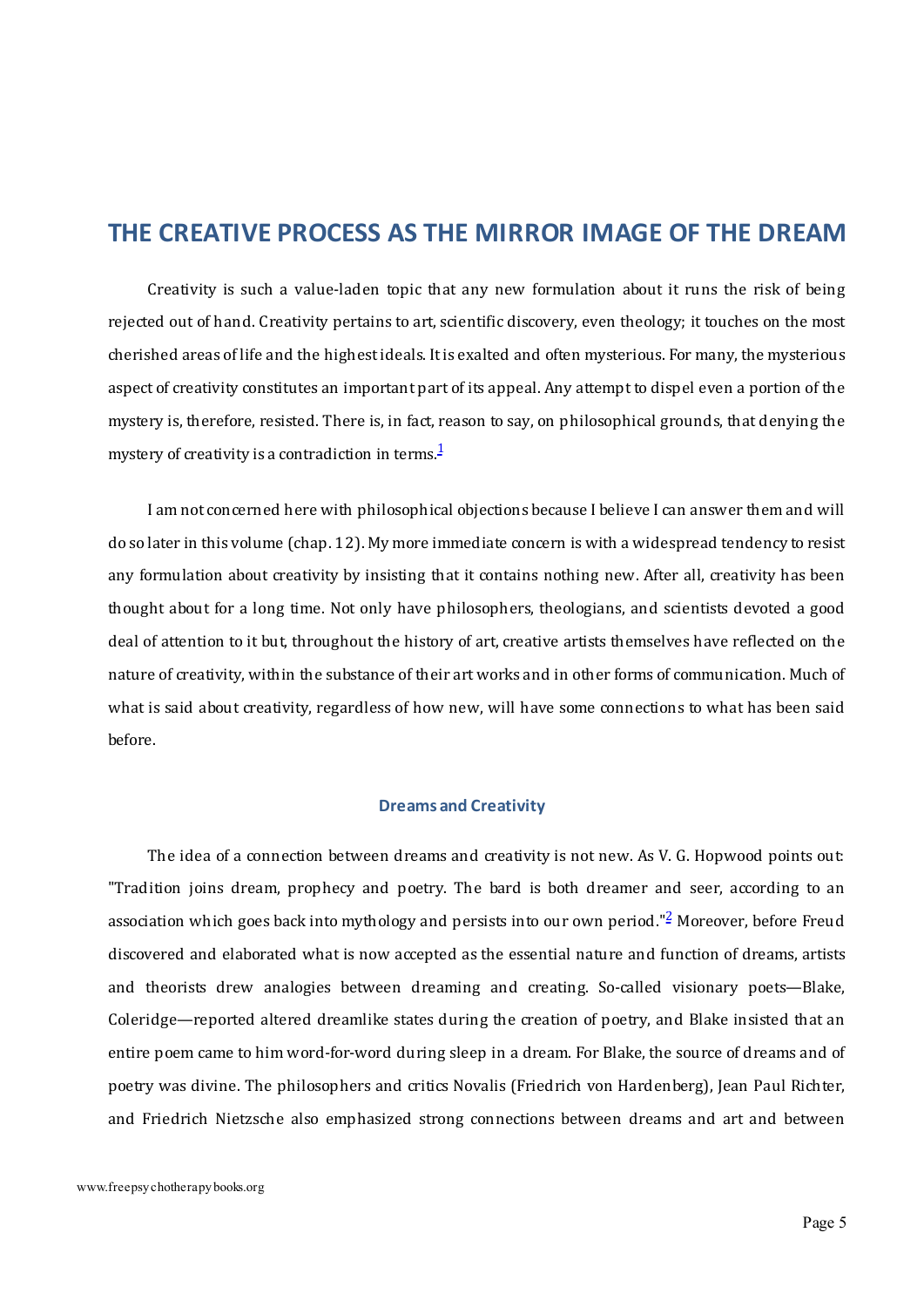#### <span id="page-5-0"></span>dreams and creativity.<sup>[3](#page-23-2)</sup>

<span id="page-5-1"></span>After Freud described wish fulfillment in dreams and the mechanisms of condensation and displacement, and developed the complete theory of primary process thinking as a form of mentation sharply distinct from the logical or secondary process thinking in waking life, a widespread interest in relating creativity and art to dreams developed. $\frac{4}{7}$  $\frac{4}{7}$  $\frac{4}{7}$ The most elaborate early study was Marie Bonaparte's analysis of the life and works of Edgar Allan Poe. Making the explicit assumption that dream processes such as condensation and displacement operated directly in art, Princess Bonaparte related Poe's major themes and symbols to events and personages in his life. In Poe's story "The Black Cat," for example, she proposed that the author's mother was represented in several characterizations: the slayer's wife, the cat Pluto, and the second cat. Spelling out the analysis of the artistic work as equivalent to the dream, she stated the following: "Through *displacement,* the psychic emphasis that belongs to the mother is shifted on the unrecognizable cats or on the murderer's anonymous wife. Through *condensation,* in each of these three protagonists, the poet's mother Elizabeth has been fused with Virginia his wife and, what is more, has incorporated Catterina, Poe's cat, in two of them."<sup>[5](#page-23-4)</sup> Other psychoanalysts became deeply interested in the symbolic content of art, both literary and visual art, and ingenious interpretations of artistic symbols, modeled after the interpretation of the symbolic content of dreams, abound in psychoanalytic writings.  $\stackrel{6}{=}$  $\stackrel{6}{=}$  $\stackrel{6}{=}$ 

<span id="page-5-5"></span><span id="page-5-4"></span><span id="page-5-3"></span><span id="page-5-2"></span>Freud himself made some tentative connections between the dream processes he had discovered and the creative process in art, although he purposely shied away from any overall formulations about creativity. Emphasizing the important role of daydreaming or fantasy in the creation of poetry and other types of fiction, $\bar{Z}$  he pointed out that daydreams, like dreams occurring during the night, were motivated by unfulfilled wishes. Though daydream wishes were decidedly egoistic and therefore socially unacceptable, they were often not subject to the same degree of distortion as the personally unacceptable wishes of dreams. In creating literature, the manifestly egoistic or wish-fulfilling daydreams were, according to Freud, softened by the artist through the disguises and changes produced by formal aesthetic devices. The specific nature of the artist's disguises or the psychological properties of these formal aesthetic devices were never spelled out by Freud. But with respect to the production of jokes, a matter indirectly connected to the production of art, he suggested that the dream mechanisms of condensation and displacement played a direct role.<sup>[8](#page-23-7)</sup> Jokes, like dreams, contained unconscious material disguised by the primary process mechanisms of condensation and displacement.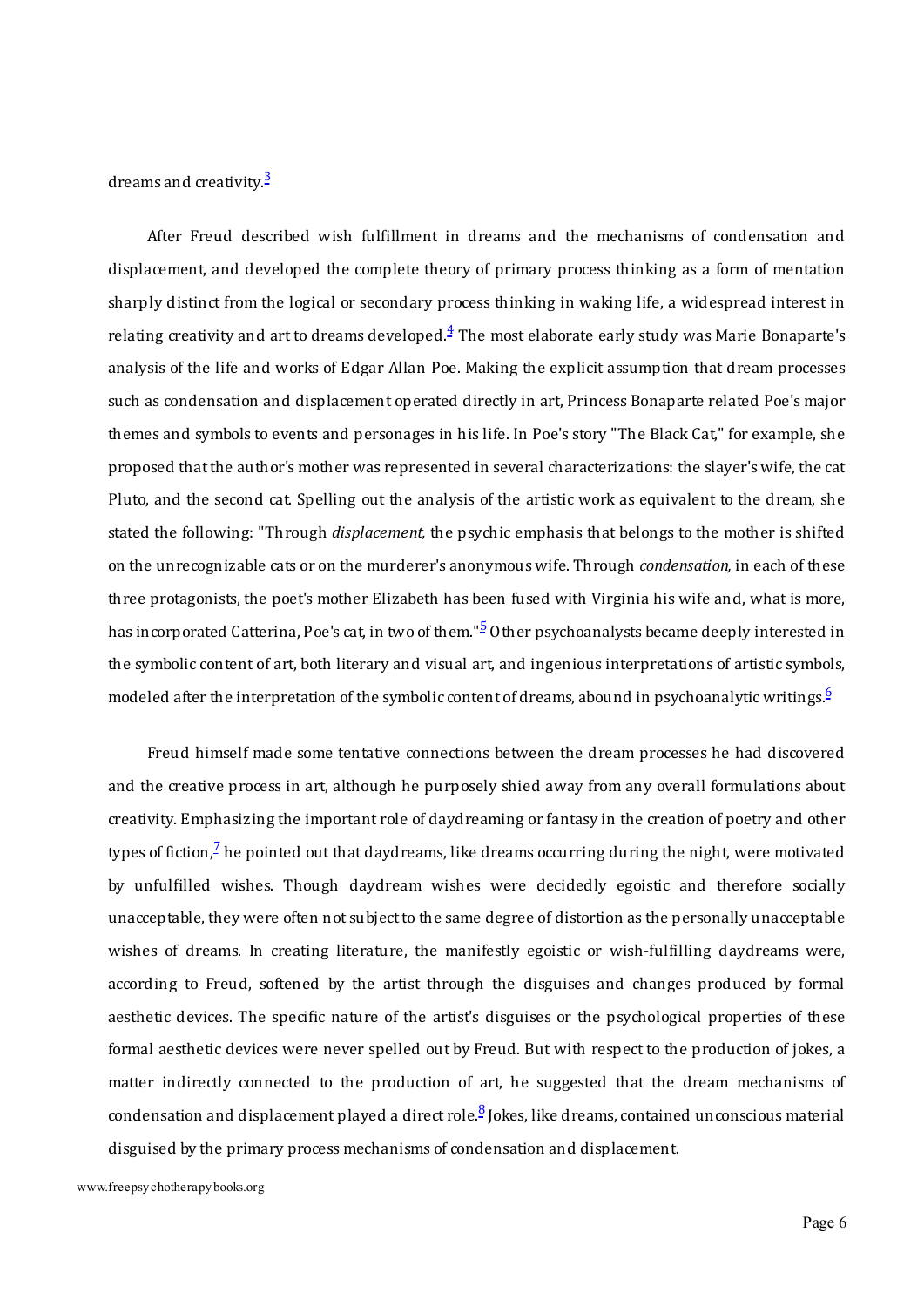<span id="page-6-0"></span>Although Freud did extend some aspects of his analysis of jokes to an analysis of the psychodynamics of the comic and thereby entered the domain of the psychology of aesthetics, he steadfastly stayed clear of any systematic formulation about the creative process. [9](#page-23-8) It remained for Ernst Kris, the illustrious psychoanalytic theorist of creativity, to bring together implications he saw in Freud's analysis of jokes and to coin the phrase "regression in the service of the ego" as a description of the creative process.<sup>[10](#page-23-9)</sup>

<span id="page-6-1"></span>Kris's widely touted concept emphasizes the daring free play in creative thinking and purports to explain the striking leaps of imagination, the intensity, and the emotional profundity in completed works of art. Like many of the psychoanalysts exploring art before him, Kris was struck by the way that art seemed to reveal unconscious material more readily than ordinary waking thought and it appeared, like dreams, to reveal such material through symbols,images, vivid sequences, and ambiguities that conveyed intense emotional charge. As Freud's theory of dream formation indicated that these types of effects in dreams were accomplished by primary process thinking, the primitive form of thinking also considered to be characteristic of infants, schizophrenics, and culturally primitive peoples, Kris, like his psychoanalytic predecessors, postulated that primary process thinking was responsible for the same effects in art. He proposed that, similar to the ordinary condition in dreaming, the creator's attention was withdrawn from objects in reality. Although convinced that something approximating dream thought occurred during the creator's waking state, he, unlike earlier psychoanalytic theorists of creativity, saw a sharp distinction between creative thinking and the thought of children, schizophrenics, and so-called primitives, and he therefore emphasized the concomitant role of mature ego adaptive processes. He said that the creator *temporarily* regressed to primary process thinking; that is, the creator adopted the developmentally primitive modes of thought characteristic of dreaming but this regressed type of cognition was controlled by the functioning of the ego. Such controlled regression was relatively easily reversed and it served the creator's ego, replenishing him rather than overwhelming him as with the insidious regression of schizophrenia.

<span id="page-6-2"></span>Kris's formulation, the analyses of art by psychoanalysts before him, and the observations of many artists and writers both prior and subsequent to psychoanalysis clearly assume and emphasize a similarity between dreams and works of art. Even in music, musicologists such as Max Graf $^{\underline{11}}$  $^{\underline{11}}$  $^{\underline{11}}$  have attempted to demonstrate similarities between dream processes and musical works, despite the absence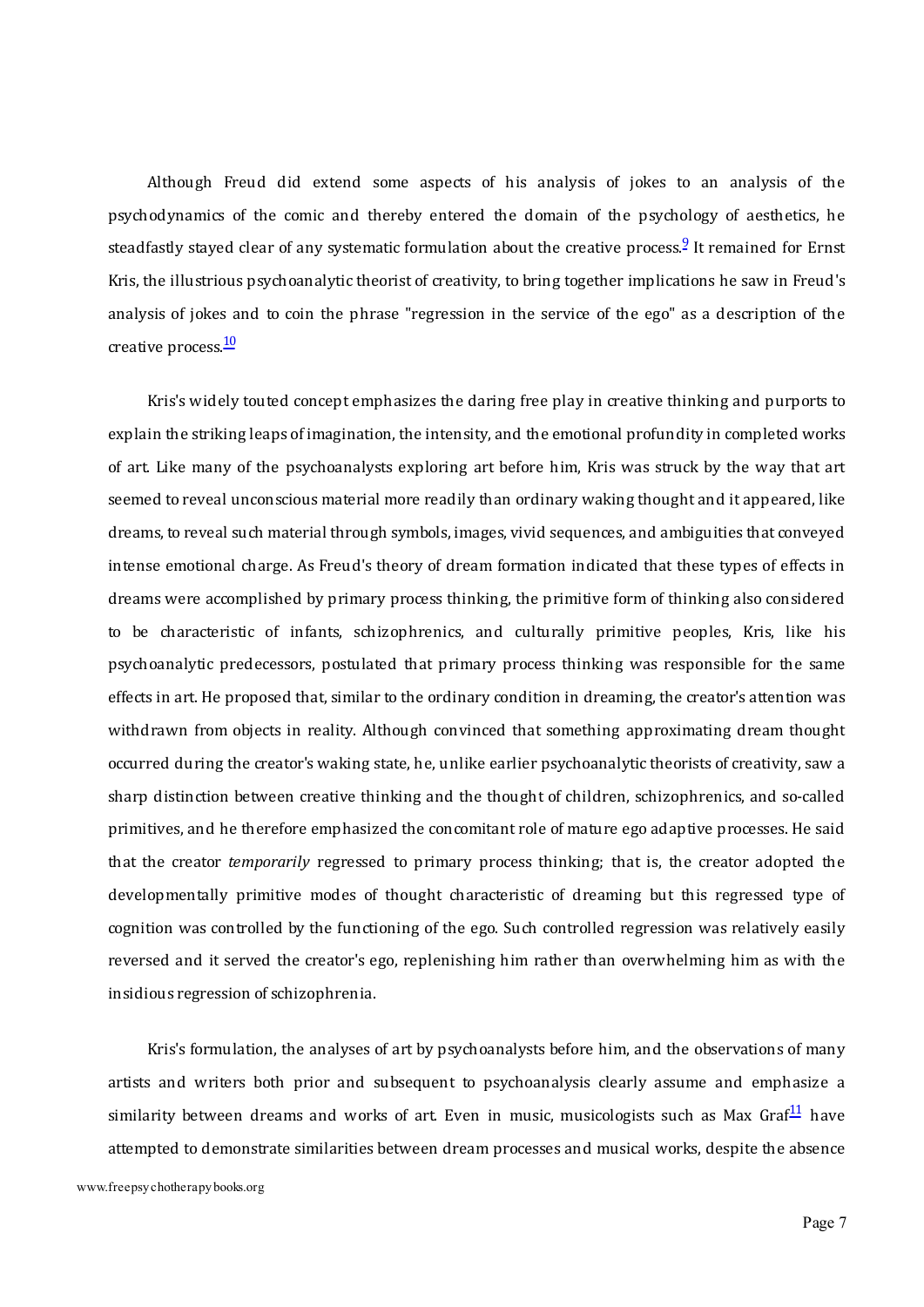<span id="page-7-0"></span>of visual and linguistic representations characteristic of dreams. Scientific creation has also been linked to dreaming, despite the ordered, logical and seemingly unemotional content of those productions. $^{\underline{12}}$  $^{\underline{12}}$  $^{\underline{12}}$ 

Another widely held conception about the creative process, a conception pertaining indirectly to the similarity between creating and dreaming, is that creation is largely due to unconscious processes. This conception, again, has primarily been an outgrowth of the work of the psychoanalysts. But before psychoanalysis—long before Freud formulated his notion of the Unconscious—artists had denied that their creations came solely from conscious thought and therefore implicitly suggested this type of conception themselves. For psychoanalysts, in fact, the high degree of psychological insight about unconscious processes embodied in works of art throughout history supported the same view. Freud consistently acknowledged his own great debt to art and literature for the wealth of psychological truth and knowledge contained therein. On several occasions, he insisted that he personally had merely achieved a systematization of artistic and literary knowledge accrued through the centuries before him. Psychoanalytic studies of art and literature by Freud and his disciples seemed to reveal the dynamisms seen in patients—Oedipus complex, repetition compulsion, separation anxiety—and the conviction grew that creative artists have some type of direct access to their own unconscious contents while creating. This conviction haspersisted in modern psychoanalytic writings.

Among artists themselves, the idea that art consists of the revelation of unconscious material has influenced several modern movements, including: expressionism, dadaism, surrealism, and beat as well as confessional poetry and literature. Such a conception of art has been adopted fully by the beat writers Kerouac and Ginsberg as well as others who follow a model of writing out virtually everything that comes into their minds, in the style of free association in psychoanalysis. For these writers, the closer they could come to their inner or unconscious worlds, the closer they could come to truth. And truth, for them, was synonymous with art.

<span id="page-7-2"></span><span id="page-7-1"></span>Scientists and investigators of scientific thinking also have emphasized the importance of unconscious processes in scientific creation and discovery although they have sometimes differed about the manner in which these processes operate. Poincare thought there was an unconscious or subliminal self that played an important role in mathematical creation.<sup>[13](#page-24-0)</sup> Cannon emphasized the role of what he called "extra-conscious" processes in the development of scientific hunches.<sup>[14](#page-24-1)</sup> And Graham Wallas, in a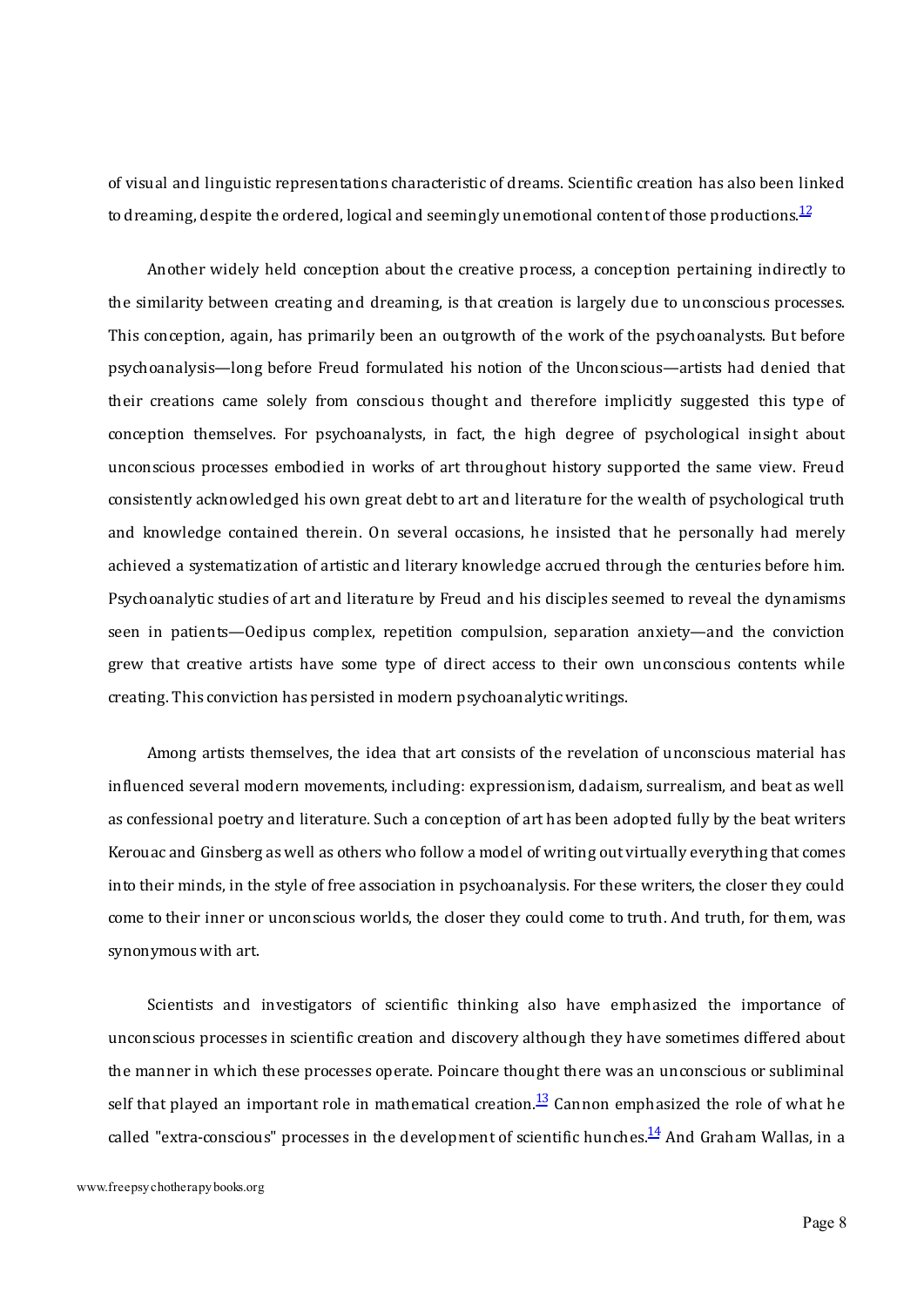<span id="page-8-0"></span>famous description of the phases of creative thought, discussed an early phase he called incubation, a phase in which thought went underground and, he believed, problems were worked on unconsciously both in scientific and in other types of creation. [15](#page-24-2)

Although the emphasis on the role of unconscious processes or on the revelation of unconscious material in the creative process is notidentical to the emphasis on dreams, dreamlike thought, orprimary process thinking, there are many features in common, especially for psychoanalysts. Primary process thinking is the logic of the Freudian Unconscious. In the Unconscious, there are no boundaries of time or space and opposites are interchangeable. Primary process thinking functions to represent events and feelings without respect to time, space, or contradiction. Events and feelings both of childhood and of everyday adult life are represented in the same image or symbol. Church and boudoir, earth and water, are interchangeable or are represented as one. Primary process thinking is governed only by the principle of fulfillment of needs and wishes, and the primary process mechanisms of condensation and displacement function to express such fulfillment while evading internal censorship. In other words, if it were not for censorship, unconscious contents might be able to appear directly in waking or in sleeping consciousness (dream). Because primary process thinking is governed by the Unconscious, and because in waking life censorship is strongly operative, producing a virtually opaque and complete covering over unconscious contents, Freud considered dreams to be the royal road to the Unconscious. For the psychoanalyst, therefore, emphasizing the role of the Unconscious in creativity is virtually synonymous with emphasizing primary process thinking or the thinking occurring in dreams.

<span id="page-8-2"></span><span id="page-8-1"></span>Before leaving this necessarily brief account of previous conceptions connecting the creative process to dreams, I must mention that another traditional perspective about creativity tends to connect non- rational processes, similar to unconscious ones, with the production of art. Affirming the nonrational quality of creative thinking has not by any means been the sole province of creative artists and psychoanalysts, but, beginning with Plato, philosophers have also emphasized nonrational, free, and sometimes dreamlike functions. Plato avowed that, while creating, the poet was possessed by "divine madness"; he was out of his mind and bereft of his senses.<sup>[16](#page-24-3)</sup> Kant distinguished aesthetic thought from rational thought and described a soul-animating spirit as responsible for artistic creation.<sup>[17](#page-24-4)</sup> Nietzsche, mentioned before, related both dreams and intoxication to artistic production—vision, association, and poetry with the former and gesture, passion, and song and dance with the latter. Apollonian and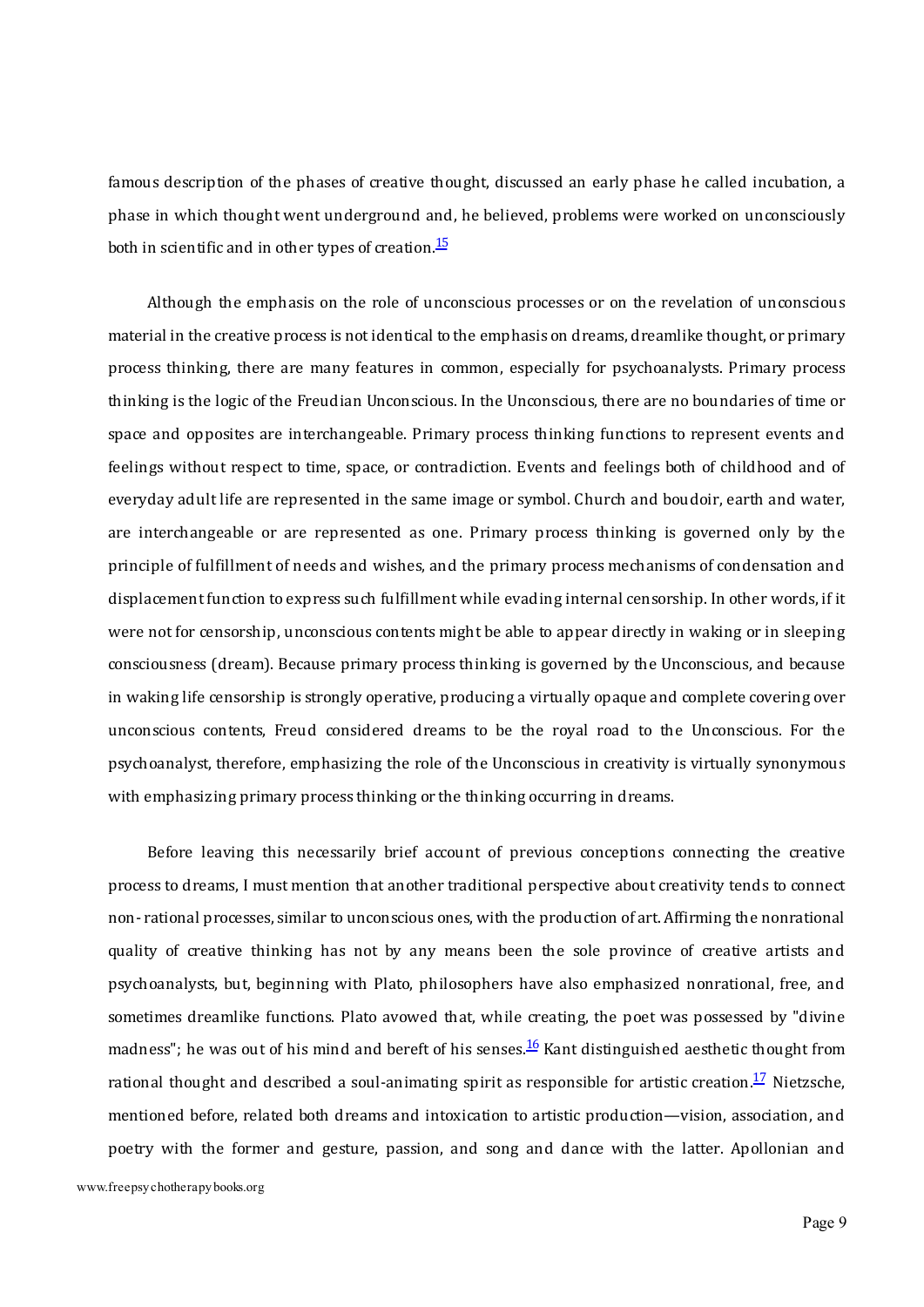Dionysian principles, which according to Nietzsche are the driving forces of art and artistic creation, correspond with dream and intoxication, respectively, in everyday life.<sup>[18](#page-24-5)</sup> Modern philosophers, such as Brand Blanshard,<sup>[19](#page-24-6)</sup> insist directly on the important role of unconscious or subconscious factors in creation.

#### <span id="page-9-2"></span><span id="page-9-1"></span>**The Mirror-Image Relationship: Similarity and Reversal**

<span id="page-9-0"></span>This summary of the impressive history of formulations, descriptions, and approaches relating creativity indirectly or directly to dreams should help clarify similarities and differences with the discovery I am presenting. All of these investigations have, I believe, been basically correct in recognizing the remarkable truthfulness of art. By truthfulness, I mean the way that art depicts or embodies psychological phenomena with extraordinary accuracy, not merely as verisimilitude or as imitating the elements of nature, but, in modern terms, as a presentation of the structure and content of the deepest levels of the human psyche. Because such a high degree of psychological truth is attained through artistic creativity (I will discuss the psychological truth in scientific creation in chaps. 6 and 13) it is reasonable to assume that the creative process has an intimate connection to unconscious processes. Further, all of these previous investigators seem to have recognized a *formal* similarity between dreams and works of art, whether or not they have spelled this out specifically. I have already alluded to some of the elements of this formal similarity such as use of symbols, ambiguity or multiple implication and meaning, wideranging types of structures and forms, and I would add the following: the primarily visual nature of dreams and the visual nature of painting, sculpture, etc.; the seeming novelty in the content of dreams and the novelty in art; the particularity and concreteness of dreams and art; the sense of story and sequence in dreams despite shifting time references and the similar sequential sense in art, especially in literature and music; the sharp contrasts and contradictions depicted in dreams and art; the extraordinary vividness of dreams and the vividness embodied in works of art. Also, of course, there is a crucial connection between the content of dreams and art: the sense—acknowledged explicitly by some of the theorists mentioned but also tacitly influencing others—that dreams, like art, have strong emotional connotations.

<span id="page-9-3"></span>All of these similarities are, in part, the basis for saying that the creative process $\frac{20}{3}$  $\frac{20}{3}$  $\frac{20}{3}$  is the mirror image of the dream. A mirror image must be similar to the object or process it reflects, but a crucially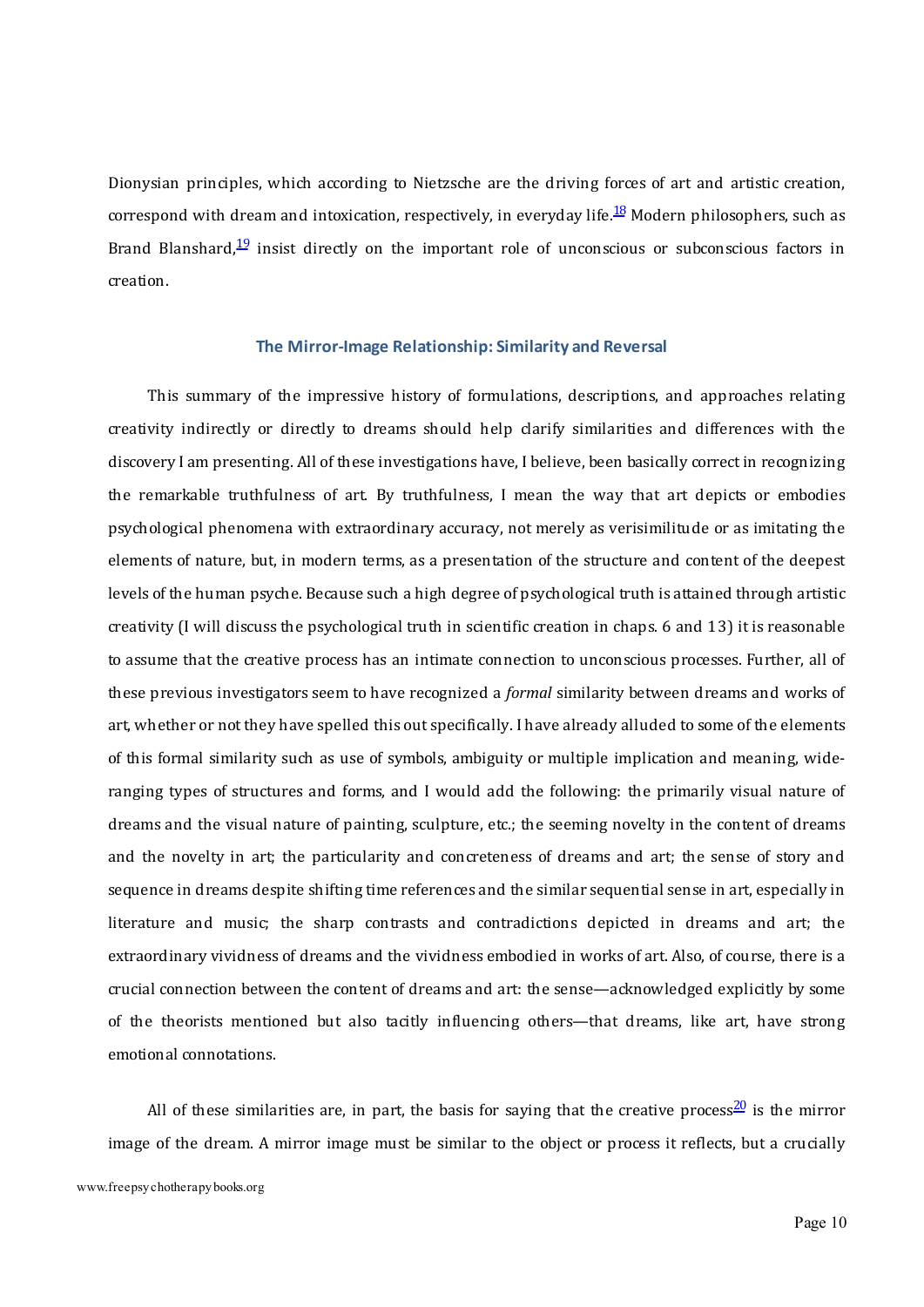important point about the creative process is that, biologically, psychologically, and socially, it is the reverse or obverse of dreaming.

#### **Creative Process as the Psychological Obverse of Dreaming**

<span id="page-10-0"></span>Let us take the psychological level first in order to consider the point more precisely: the creative process is the obverse of dreaming in that the creator consciously uses the mechanisms and processes characteristic of dream thought and dreaming for the purposes of abstracting, conceptualizing, and concretizing as well as reversing the effects of unconscious censorship.

As a key to much that will follow, I will discuss the elements of this statement separately. (1) "The creator consciously uses": This means that the creator actively, with full logic, and in a waking, conscious state employs thought processes structurally similar to unconscious dream processes. Thus, structurally similar processes operate in the obverse aspects of the psychic apparatus, conscious and unconscious. The creator consciously pays attention to factors that are also important in unconscious thinking such as sound similarities between words—that is, rhyme, homophony, and alliteration. He works with visual and with verbal symbols. He alters time sequences. He shifts and he compresses. And he uses two specific thought processes (to be described) that are both similar and obverse, mirror images, to dream processes.

This does not mean that creators necessarily are aware that they are using thought processes similar to the unconscious processes operating in dreams. If they had been traditionally aware of this, they might well have discovered a systematic interpretation of dreams long before Freud, or they would have long ago described this mirror-image factor in creativity. But it does mean that creative thinking is primarily a conscious process and not the welling up—temporary, ego controlled, or whatever—of unconscious psychological processes. (2) "For the purpose of abstracting, conceptualizing, and concretizing": In contrast to dream thought, which produces confusing, chaotic, and manifestly illogical images and sequences, the creative process produces order and meaningful images and metaphors, as well as tight conceptualizations. The creative person engages primarily in abstract thinking, hierarchically the reverse of the primitive literality of unconscious or primary process thinking. Concrete forms are used for abstract purposes. (3) "Reversing the effects of unconscious censorship": One of the psychological goals—not necessarily an intentional one— of the creative process, particularly the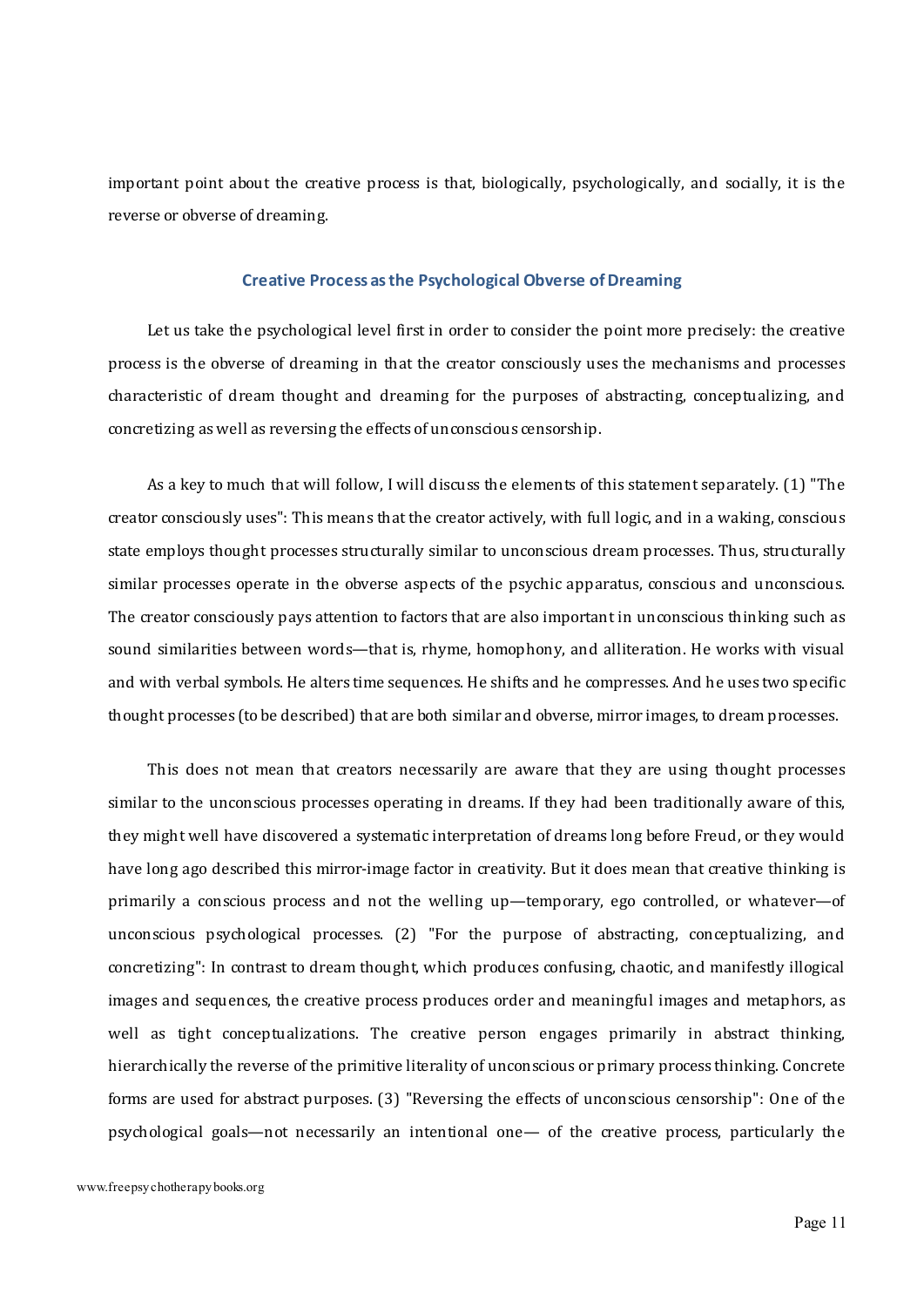creative process in art, is reversal of unconscious censorship. Not a matter of mere catharsis, the expression and purgation of highly charged or forbidden emotional contents, there is an active unmasking and structuring of unconscious thoughts, feelings, and motives. Unconscious material is shaped and integrated into the resulting creation and, for the creator, some degree of awareness or personal insight usually occurs. This reversal of censorship accounts for the high preponderance of unconscious material in artistic creations, one of the factors contributing to the intrinsic value of art. In other types of creation, where integration of unconscious material into the product is of lesser, or of minor,importance, reversal of censorship primarily serves a function for the creator himself.

Reversing censorship is a direct result of the creator's conscious use of particular mirror-image processes. Used consciously, these processes tend to reveal unconscious material rather than to conceal and to distort, major features of the function of their primary process counterparts in dreaming. The structural reversal and similarity between the conscious mirror-image processes and the unconscious primary process counterparts are the properties responsible for the unmasking effect.

As the mirror image of dreaming, creative cognition is adaptive, progressive, and pervasively logical. It is not pervasively logical in the strict Aristotelian sense, though the creator constantly uses traditional types of Aristotelian logic along with the mirror-image processes, but logical in the sense that creative thinking is rooted in reality, and is clear about distinctions and similarities. It is capable of, and often permeated with, highly abstract formulations. According to a psychoanalytic model of thought, the mirror-image type of cognition must be considered an advanced type of secondary process rather than primary process functioning.

Because of the similarities between creativity and dreaming, previous investigators have erroneously considered creative thought processes to be identical with the primary process mechanisms responsible for dreams. Because unconscious material appears in art to a strikingly high degree, investigators have assumed that artists characteristically experience some type of altered state of consciousness in which there is direct access to unconscious material. They have assumed short and temporary or longer lasting states where so-called primitive thinking holds sway. Influenced by and in accord with Kris, most psychoanalytic investigators believe that critical thinking and other forms of secondary process cognition follow such states rapidly, or even after a time lag, and function to modify or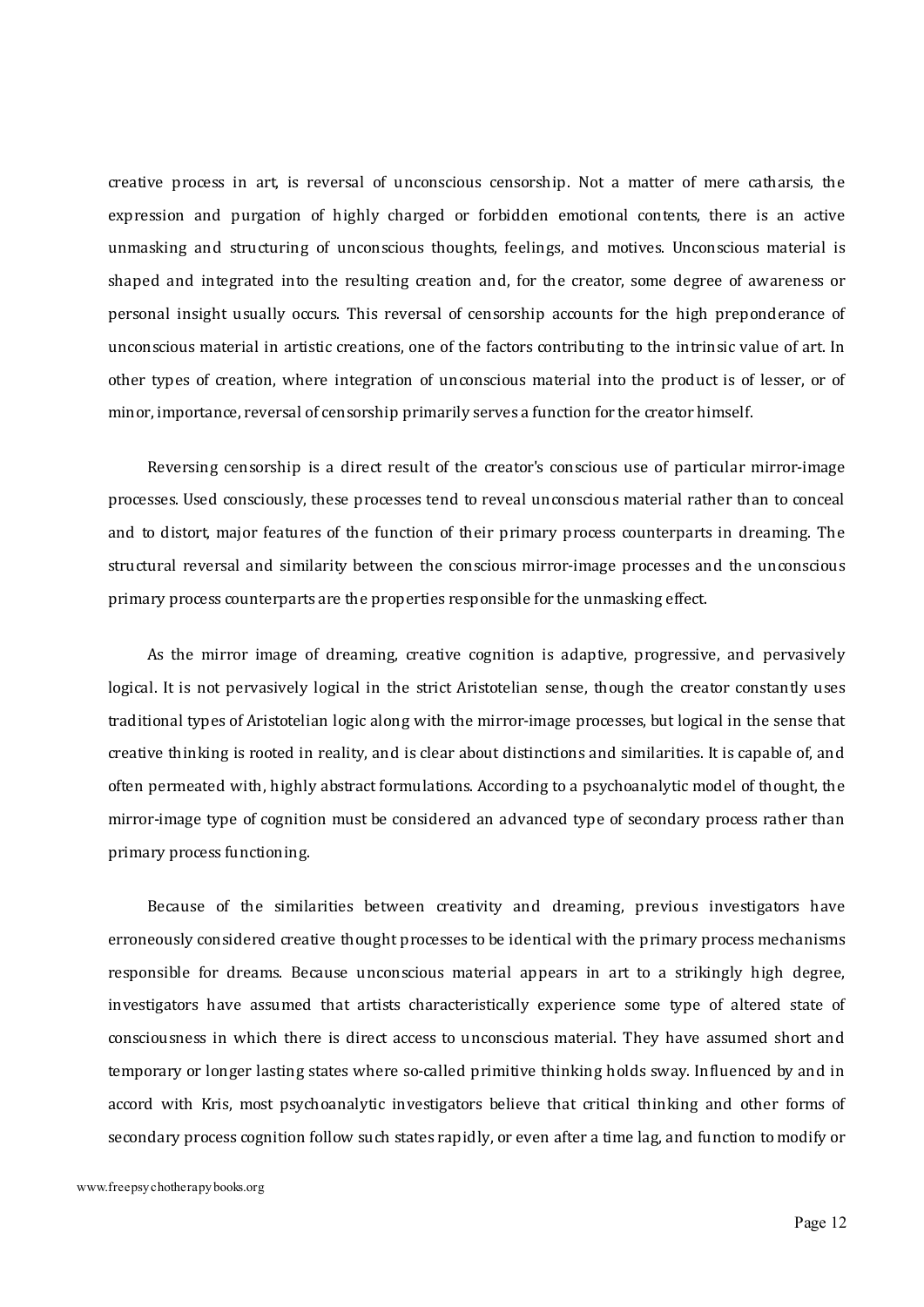transform the products of primary process thought. But if we link the creative process to the primary process or to a state where there is direct access to unconscious material, the core of creative thinking becomes a reversion to childlike, primitive, or psychotic modes of thought. Though Kris and others have recognized some of the adaptive features of the creative process, especially the adaptive nature of its results, the concept "regression in the service of the ego" tends to emphasize the primary process or regressive mode of thought.

<span id="page-12-1"></span><span id="page-12-0"></span>Many efforts have been made to remove the pejorative sting of this assumption about regression to primary process thinking. Temporary regression, Kris argued, also occurs in sleep and in sexual orgasm.<sup>[22](#page-24-8)</sup> Therefore, it could be considered a type of recharging mechanism necessary for mature functioning. Another approach has been to recast the basic psychoanalytic notion of primary process thinking or to propose other formulations of the way in which primary process thinking operates in creativity. A recent notable attempt to revise the classical conception of primary process was carried out by Pinchas Noy.<sup>[23](#page-24-9)</sup> Noy argued that primary process thinking undergoes progressive development throughout life and functions side by side with secondary process rational thought in adult waking life. Primary and secondary process thought are therefore only distinguished because of having different functions. Formulations emphasizing the expansion of ego boundaries in creativity $^{\underline{24}}$  $^{\underline{24}}$  $^{\underline{24}}$  or the creative process as connected to Winnicott's transitional phenomena<sup>[25](#page-24-11)</sup> are attempts to relate primary process thinking to adaptation and maturation. Arieti's formulation of a tertiary process mode of thought, the "appropriate matching" of "primitive forms of cognition" with secondary process mechanisms, is another instance of this type.<sup>[26](#page-24-12)</sup>

<span id="page-12-4"></span><span id="page-12-3"></span><span id="page-12-2"></span>All of the attempts to recast the concepts of the primary process or of regression, or of the role of the primary process in creativity arise from a recognition of the essential difficulty in postulating a causal, unitary, or homologous connection between creativity and the Unconscious or between creativity and dreams. There is an intrinsic disjunction between the adaptive, primarily ordering, and revelatory processes characteristic of creative thought and the primitive, primarily disruptive, and obfuscating primary processes functioning in dreams. In psychoanalysis, some of the disjunction and the pejorative quality of the theories linking creativity to the primary process can be traced directly to Freud. Although highly respectful of creative artists and of the creative process, Freud had a decided tendency to overvalue language and to consider any form of visual thinking as primitive, and therefore regressive.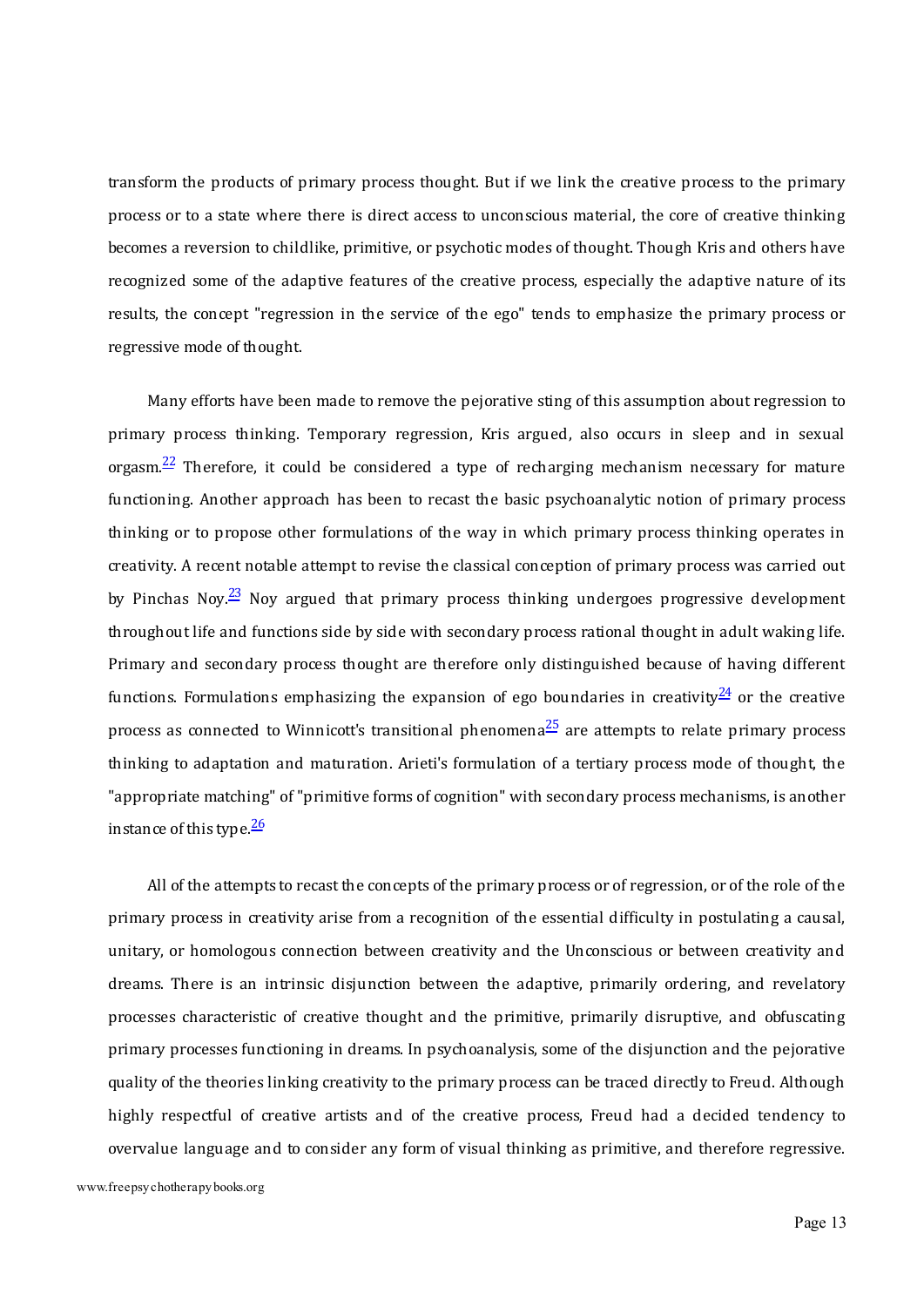<span id="page-13-0"></span>This tendency was clearly operative in his formulations about the interpretation of dreams, and it also permeated his writings.<sup>[27](#page-24-13)</sup> While there is no reason to doubt that the visual thinking characteristic of dreams is more primitive—or, at least, less communicative and precise—than waking thought, there is good reason to insist that aspects of the visual thinking occurring within the creative process, as well as other thinking characteristic of creativity, are not only not primitive but are consistently more advanced and adaptive than ordinary waking thought.

Later, in connection with the discussion of specific mirror-image thought processes, I shall clarify further the abstract advanced nature of these types of cognition. Now, I want to emphasize another feature of the obverse relationship between creation and dreaming, namely, reversal of censorship and its effect on anxiety. Structural reversal of primary process, or dream censorship mechanisms involves a reversal of their functions and effects. Where primary process operations allow distorted expression of unconscious material, operations mirroring these processes produce a degree of revelation of the actual nature of the material. This does not mean that the creator uses a mirror-image process to interpret the meaning of his or others' dreams. The functional method for interpretation of dreams has already been elaborated by Freud and his followers. That method makes use of the dreamer's direct associations to the dream, as well as other information. Reversal of dream censorship does mean that the mirror-image thinking of the creative process retraces steps and pathways also traversed by the primary process. The starting point of the creative process could include dream content: the poet starting a poem, for example, could be actively thinking about a manifest portion of a dream of the night before. But more often, it has nothing whatever to do with an actual dream; it includes other types of thought content such as words, concepts, vague emotions, remembered scenes, or mathematical symbols. Such types of thought content initiating the process are subjected to a mirror-image process tending, in some degree, to reveal underlying unconscious (as well as preconscious) preoccupations.

A patient of mine not too long ago indicated something of what I am describing here and, incidentally, also spelled out one of the differences between creative and psychotic thinking. This patient, a seriously ill but, I believe, potentially a very creative young girl, was describing some of her frustrated efforts at beginning a piece of creative writing, and she said: "The trouble is, when I try to describe her [referring to a girl to whom she had some homosexual attachment] I realize that I'm not simply describing her but I'm really revealing a good deal about myself. I think I'm frightened to find out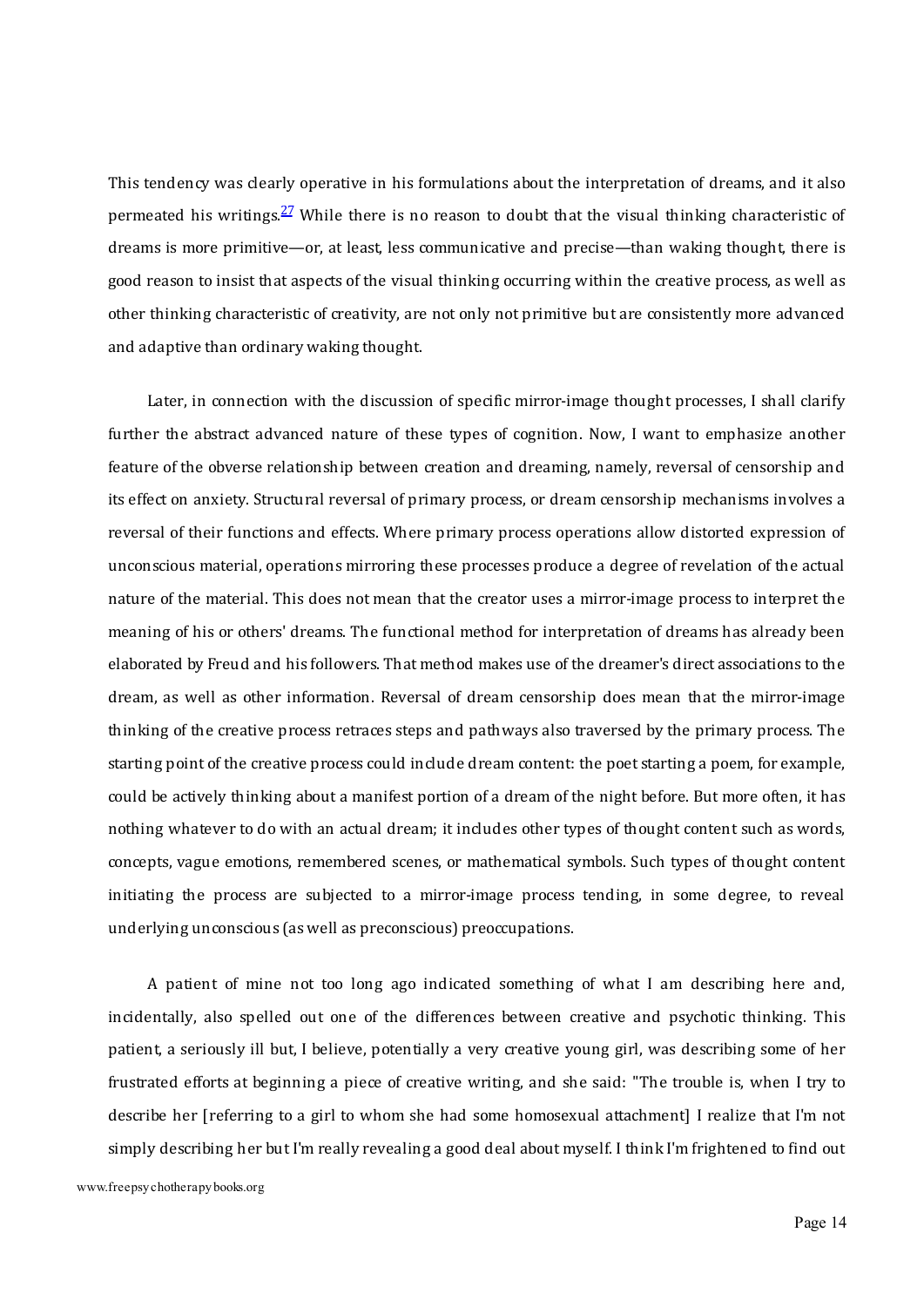the things about myself I might reveal." Psychotic thinking per se lacks any features of progressive or structured insight. Results of some experimental procedures with creative (research) subjects supporting this formulation of reversal of censorship with its concomitant instigation of anxiety will be presented in the final chapter of this book.

As the creative process progresses, censorship is increasingly reversed and the creative person experiences increasing anxiety. Opposite to the dream function of keeping the dreamer asleep and consequently expressing forbidden wishes in disguised form to avoid anxiety, the creative process functions to stimulate the anxiety of the wide-awake creator. $\frac{28}{3}$  $\frac{28}{3}$  $\frac{28}{3}$  This function is not adventitious to creativity, but is intrinsic to its goal. Both the goal and the method of the creative process involve mirrorimage relationships with dreaming. The function of increasing anxiety, as I shall discuss shortly, contributes to the value achieved within the creative process, particularly the process of artistic creation. And increasing anxiety alsopertains to what might be called the creative impulse, a term that brings us to a consideration of the biological functions of creativity.<sup>[29](#page-25-1)</sup>

#### <span id="page-14-2"></span><span id="page-14-1"></span>**Creative Process asthe Biological Obverse ofDreaming**

<span id="page-14-3"></span><span id="page-14-0"></span>The biological functions of creativity are also the reverse of the biological functions of dreaming. Like sleep, dreaming seems to appear fairly early on the evolutionary scale and there is reason to believe that both sleep and dreaming are necessary to life. Relatively recent research, for example, has demonstrated that rather simple animals seem to dream, and it has been postulated that dreaming is not only the guardian of sleep, as Freud said, but that it serves a crucial type of biological discharge function.<sup>[30](#page-25-2)</sup> In any event, dreaming is a spontaneous involuntary process and, unlike creativity, it is suppressed with difficulty, if indeed it can be suppressed at all. Although it could be argued—weakly, I believe—that it is also impossible to suppress human creativity, taking human beings as an aggregate, creativity clearly is quite fragile and rather easily suppressed in individuals. Indeed, one of the cardinal issues about creativity is that the converse is markedly apparent; it is difficult, if not impossible, to stimulate creativity. Creativity appeared fairly late in human evolution. Although one could possibly consider man's first construction of tools or his first use of language as creative acts, it is difficult to discuss creativity as we conceive of it today prior to the time of the first cave drawings. In all likelihood, creativity could not become manifest in human affairs until some amount of leisure time was available. Also, man's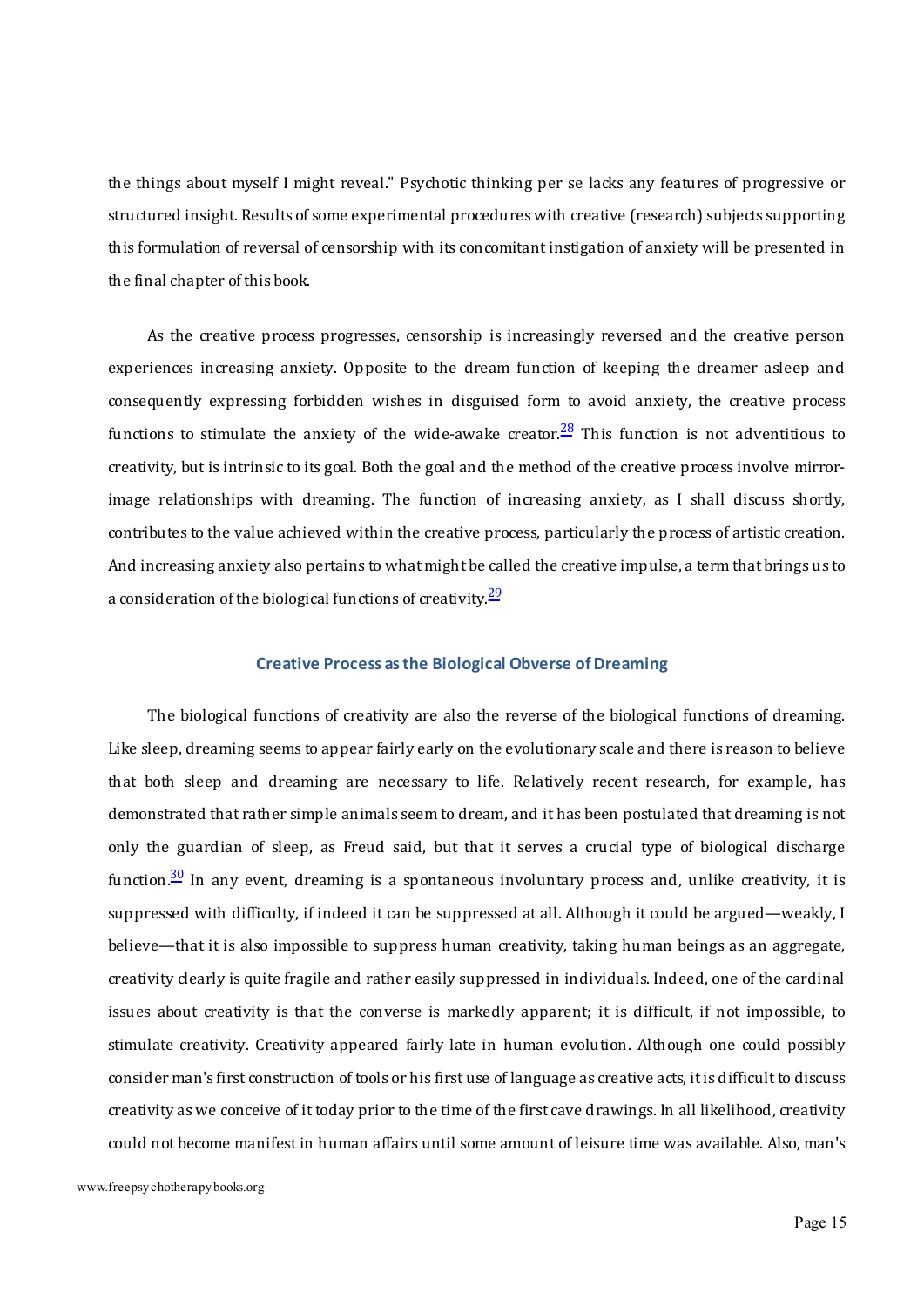brain surely needed to evolve to a point where it was capable of creative activity. In both circumstances, creativity could not be an automatic spontaneous activity like dreaming, but intentional, even arduous, application and invocation were required.

Dreaming is an involuntary biological activity while creativity must be invoked, an aspect of the obverse relationship between dreams and creativity. Only when considering human beings in the aggregate could it possibly be argued that the creative impulse was a spontaneous involuntary outgrowth of social functioning. From the viewpoint of the individual creator, however, the thought processes and acts leading to a creation must always be intentionally invoked. This is simply saying that creating is always motivated, strongly so in fact. Though there are times during the creative process when thought seems to flow spontaneously and effortlessly, even to approach some type of automaticity, the reverse characteristically is the case. Extreme effort and definite conscious application and intention characterize the creative process more than other types of cognitive activity. This automatic phase resembling the automatic quality of dreams always follows effort, whereas on the other hand spontaneous and automatic dream activity may often instigate effort because of a push toward understanding, curiosity, or anxiety.

Why did human beings begin to invoke creative processes? Are there biological reasons for individuals to engage voluntarily in creative activity unconnected to the psychological motivation to produce something with important social value? A complete answer is not currently available, but one clear reason seems to be the biological factor of *arousal,* the intensification and activation of physiological processes. While engaging in the creative process, the creator is stimulated and aroused. Though this arousal occurs in different ways, one manifestation is readily apparent on superficial observation of persons while they are creating. While painting, an artist is clearly highly stimulated; he is hypersensitive and hyper alert. Easily bothered by the slightest interruption or distraction, he appears to be carried along by the impetus of the project. As he progresses in his work, enormous reserves of energy appear, energy that was not available at the beginning. He does not, in other words, necessarily begin his day's work with a good deal of energy—my creative writer subjects, for example, report that they usually take a long time to "warm up" before they get into their creative work—and energy is generated by engaging in the creative process itself. Partly because of this hyper alert and aroused state, most creative people require solitude to carry out their work. There are other reasons for the solitude as well, such as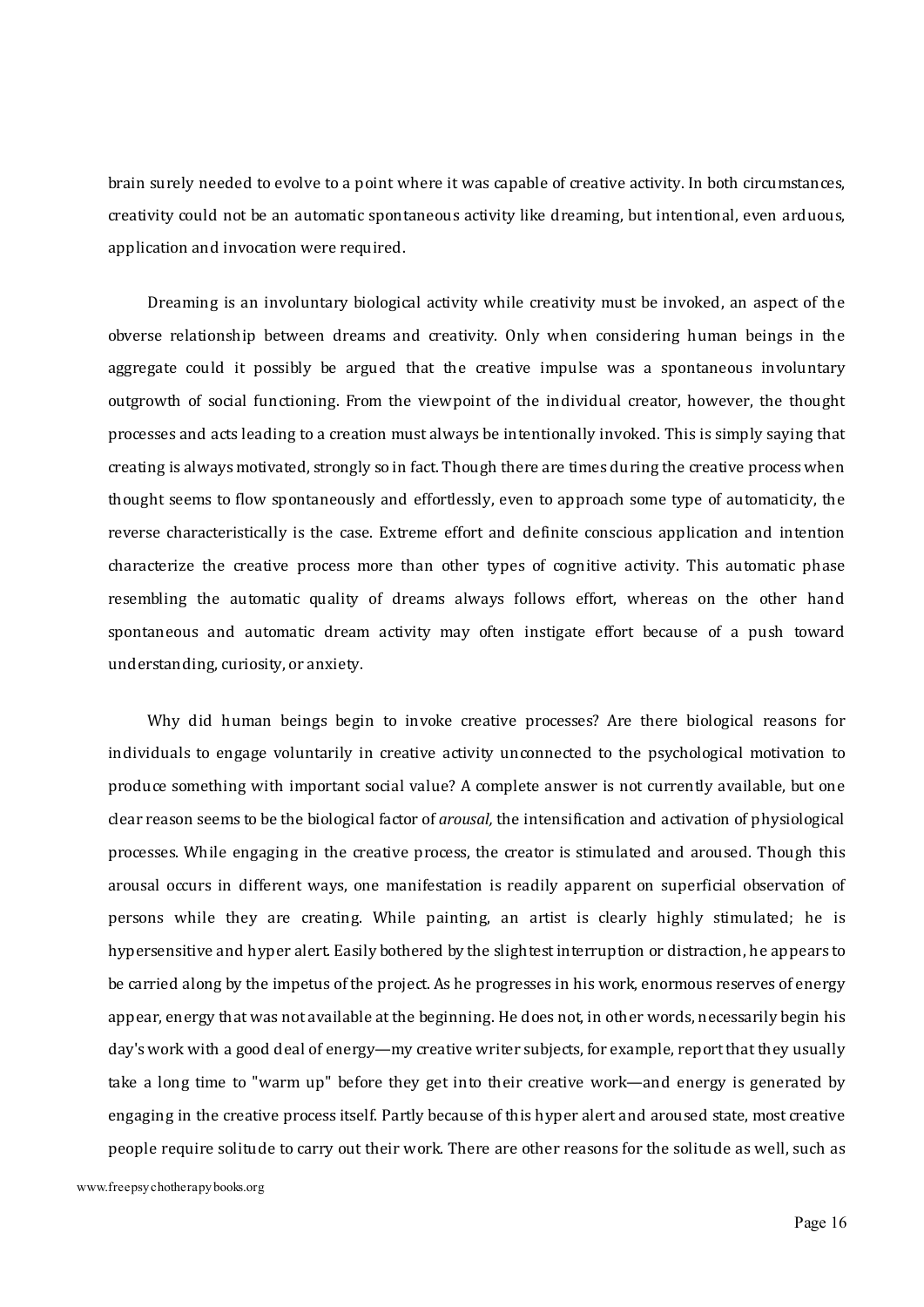concentration and internalized communication, but it is strongly plausible to assume that solitude is required because of arousal. Solitude not only facilitates concentration on difficult intellectual work, but it is needed because of the irritability and intensity of the hyper alert and aroused state. The temperamental artist who flies into a fury when frustrated or distracted is a caricature, but it is a caricature based on an intrinsic difference between the creative process and other types of intellectual work. A major reason for this difference is the high degree of anxiety generated by creative activity.

<span id="page-16-0"></span>Biologically, this anxiety is an aspect of the protective state of physiological readiness engendered by internal or external threat. This internal and external threat in creative activity is, paradoxically, produced by the creator himself; he engages in a process of unearthing<sup>[31](#page-25-3)</sup> unconscious material and seeking the internal and external new and unknown. These factors, as well as others, engender anxiety and a protective state of alertness.

Dreaming and creativity, therefore, function in reverse biological directions. While dreaming functions to keep the dreamer asleep, the creative process functions to arouse and alert the creator. On a biological continuum from sleep to wakefulness, the creative process operates at the wakefulness end. It functions to keep the creator awake. It is no accident, I believe, that we, the appreciators of art and literature, speak figuratively of "having our eyes opened," "being waked up" by a book or painting or musical work, or being aroused. Our figurative language is derived from a subjective perception of the biological nature of creativity. The creator's own arousal ispreserved in the product he creates. When the full biological story of creativity is told, I believe that factors involving the reticular activating system of the brain, the system responsible for biological arousal and activation, will be demonstrated. Berlyne, whose work is discussed at some length in the final chapter, has already shown some connections between the reticular activating system and the experience of aesthetic pleasure. $\frac{32}{2}$  $\frac{32}{2}$  $\frac{32}{2}$ 

<span id="page-16-1"></span>Among animals, birds, insects, and plants, the closest thing to art in human terms is the decorative coloring or intricate sound patterns that play a role in the propagation of the species. Among animals, birds, and insects, the male's decorative colors attract the female for fertilization, and musical mating sounds and calls are used in many species. Among plants, decoration is not sex-related hut functions to attract insects, who help facilitate plant fertilization. While animals, birds, insects, and plants certainly do not create their own decorations or mating calls in any way analogous to human creating, these attributes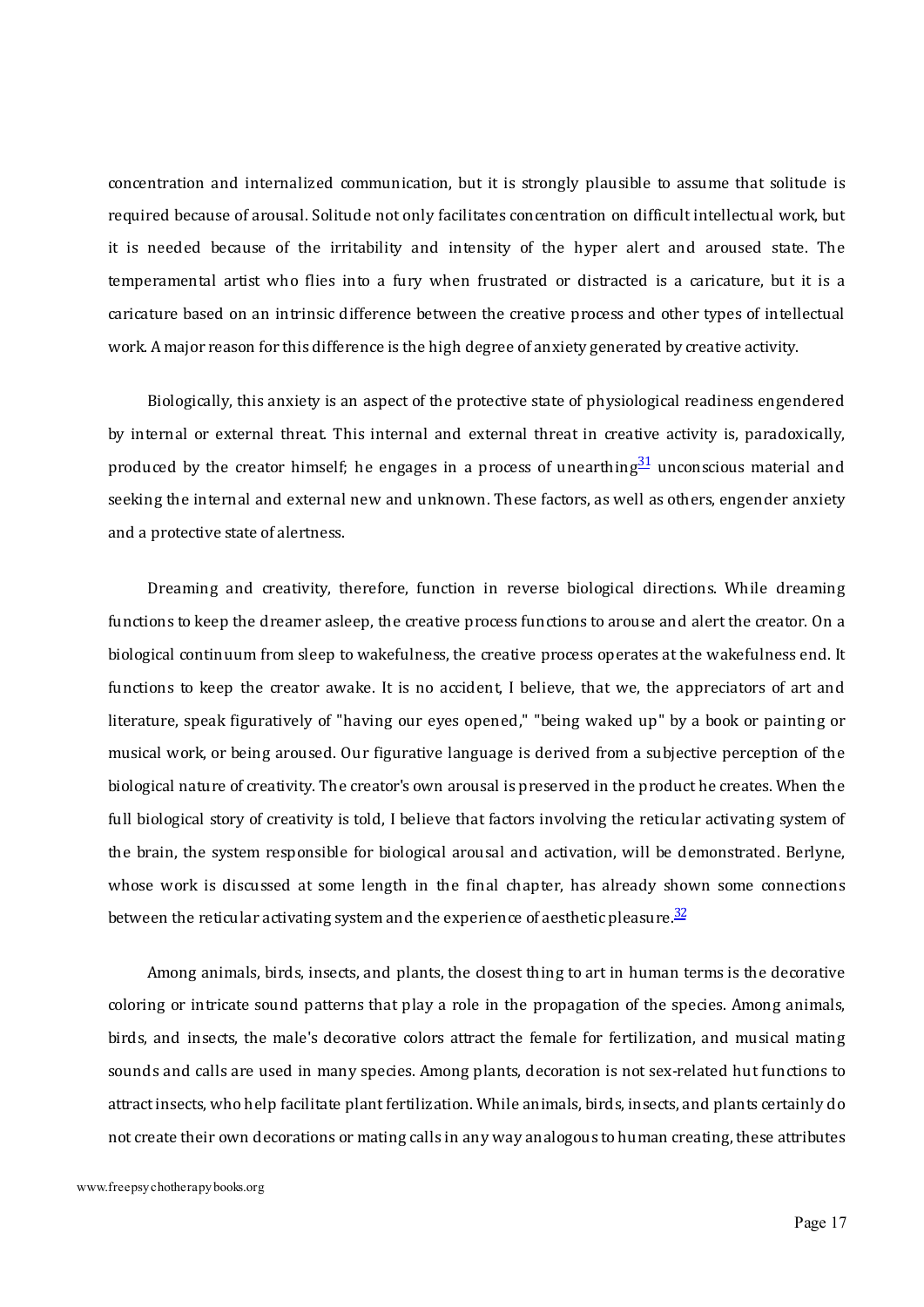<span id="page-17-1"></span>indicate a widespread connection between art and physiological arousal. For Darwin, art or sense of beauty was preserved in evolution because of its apparent role in the propagation of species.<sup>[33](#page-25-5)</sup> As there are reasons to challenge some aspects of this particular hypothesis, such as the fact that decorated male animals commonly seek out undecorated females rather than vice versa, arousal of a more general type could probably be considered to be a more crucial factor than sense of beauty alone in the evolutionary development of creativity. In addition to the connection between decorations and musical sounds and sexual arousal leading to fertilization, general physiological arousal involving hyper alertness and readiness has considerable survival value in its own right. Even hunters temporarily engaged in doing cave drawings might very well have been more aroused and better prepared for danger than others not similarly occupied. A more parsimonious explanation of the relationship between art and natural decorations is that humans are themselves aroused by the decorations and musical patterns in nature and consequently try to emulate them. This more psychological explanation should not, however, exclude the possibility that humans are also consciously or unconsciously aware of some direct connection between art and sexual arousal and attraction in nature. Surely, bird feathers have been used for decoration and sexual attraction from time immemorial. If Freud's famous assertion thatthe goal of the (male) artist is the attainment of "honor, power and the love of women" $\frac{34}{1}$  $\frac{34}{1}$  $\frac{34}{1}$  has any validity, real or intuitive, it points to the partial connection between art and sexual attraction in nature.

#### <span id="page-17-2"></span>**The Role ofArousal : Anxiety and Control**

<span id="page-17-0"></span>Anxiety is the cardinal form of arousal involved in the creative process. Not a purely biological matter, to be sure, the mirror-image relationship of creativity and dreaming with respect to anxiety pertains also to complex psychological and social factors. Dreams function to express forbidden wishes but, because of censorship, dream mechanisms and processes distort and disguise these wishes in order to reduce the anxiety connected with their expression. Anxiety-producing dreams, or nightmares, occur only when the wish is too strong or when its expression threatens to evade disguise and censorship. The creative process is the obverse or mirror image of the dream with respect to anxiety because processes structurally similar to condensation, displacement, and other disguising mechanisms function to reverse censorship and to arouse anxiety. On a figurative scale of low to high anxiety intensity, dream processes point toward reduction and inhibition, while creative processes point toward increase and stimulation.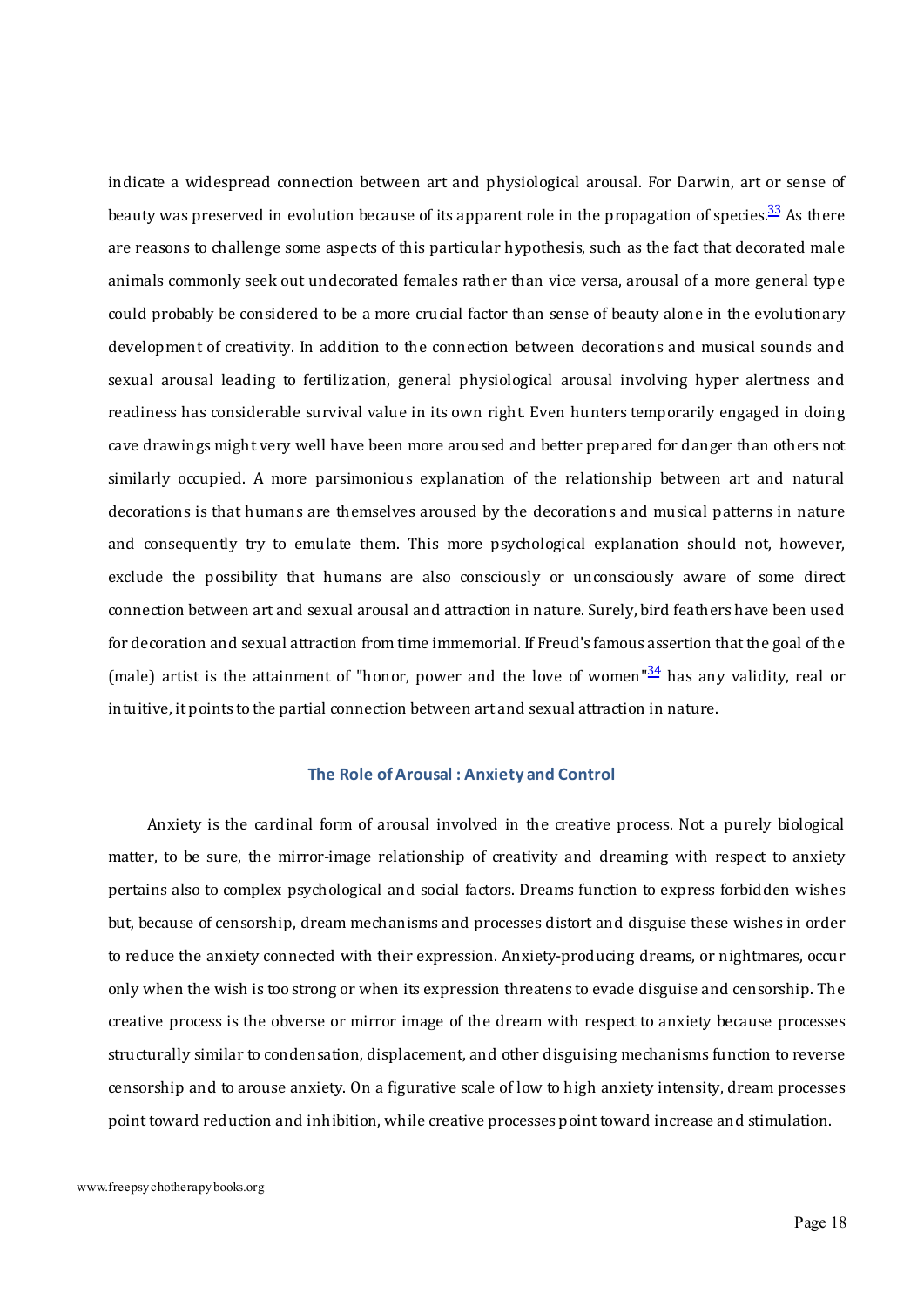The creator's motivation for engaging in such a process might well seem puzzling. Why stimulate anxiety and potential discomfort rather than maintain a steady biological and psychological state? Partly, the motivation is to experience an alerted, awakened state, a state that could be biologically particularly necessary for an individual creator. As this state is also transmitted through and stimulated in others by the creator's products, it may also be necessary—or, at least, valuable—for the species as a whole. But there is another more clear- cutfactor motivating the creator, a factor that definitely is highly importantto society as well. This is the factor of *control.*

Much about the nature of creativity either tacitly or explicitly indicates the importance of control. The clearly magical function of artistic creation in the early phases of human history, for instance, emphasizes the essential role of control. Invariably, the subject matter of surviving primitive cave drawings were the beasts of prey or animals of the hunt which were the sources of food or the competitors for survival. Consequently, gaining magical control over such animals was very likely an important purpose of making such drawings. Dance, theatre, music, and literature as well grew directly out of magical, prophetic, or religious rituals designed to evoke some power and to gain control over the environment. In modern times, the importance of scientific creativity as a means of gaining control over nature is self-evident and requires no further elaboration. But the control function of creativity with respect to internal psychological phenomena, particularly anxiety and the reversal of censorship, may not be immediately obvious.

Though he is generally not aware of it, the person engaged in creative activity is attempting to reverse censorship of unconscious material in order to gain increased conscious control of his inner psychological world. One of the (usually unconscious) universal motives for engaging in the creative process is to gain some personal understanding, or, atleast, to impose some order on inner confusion and chaos. Despite increased anxiety, or sometimes in order to gain the experience of heightened anxiety followed by relief, the creator plunges forward in a psychologically perilous activity. Anxiety is aroused and reduced, and some order is attained. The quest for truth that we know to be so characteristic of artistic creativity is partly just such a quest for control. The artist actually reveals more about his inner world than the rest of us, excepting perhaps a patient in psychotherapy, and, at the same time, he often reveals truths about the world of men and nature. There is some relationship between revelations about his inner world and revelations about the external world of nature and society, because the structure of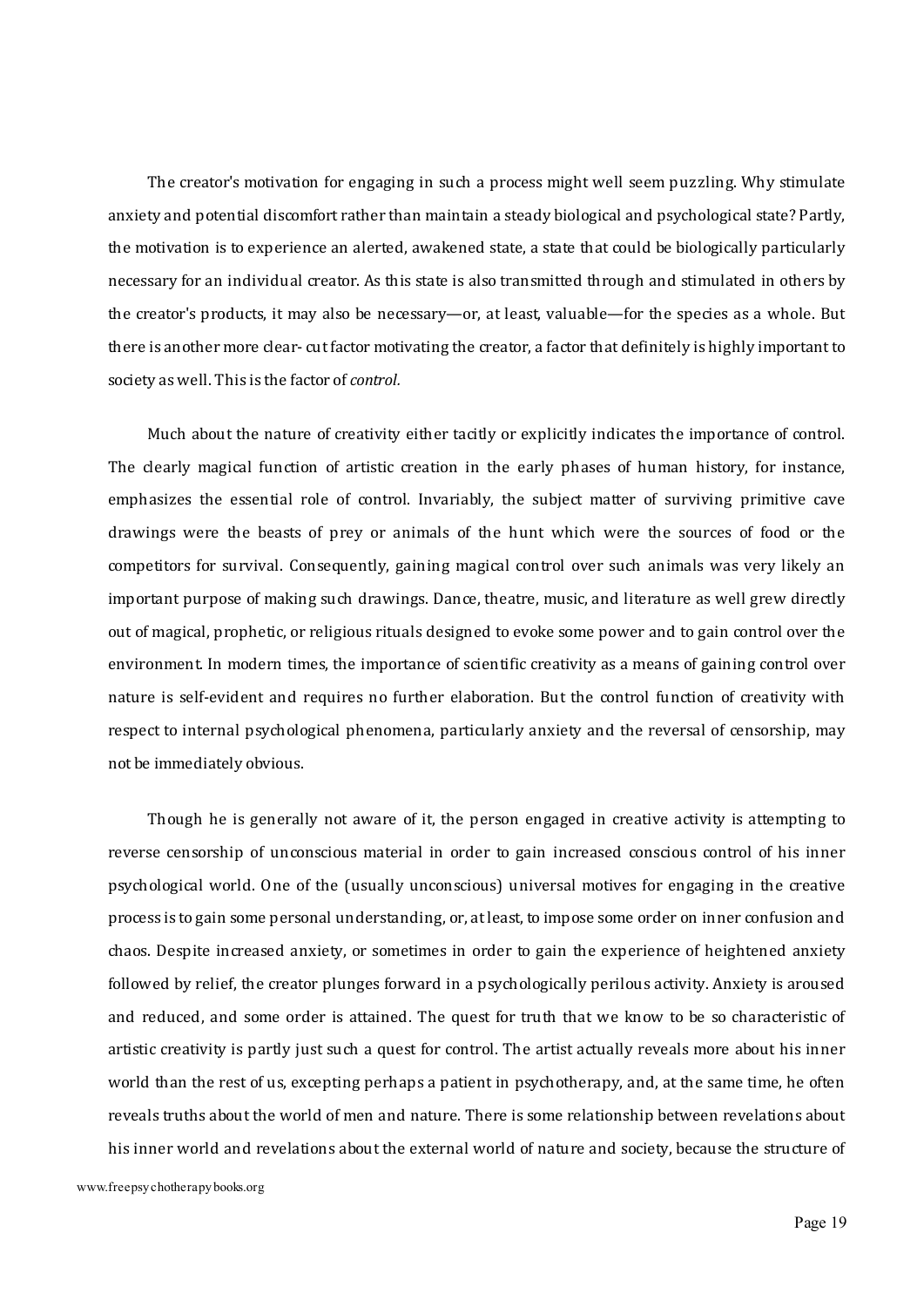truth in both domains seems, in some ways, to be homologous. Partly because of this homology, the scientific creator is, in ways that will become clearer in subsequent chapters, also unwittingly motivated by a need to reveal and thereby to control his inner world. In saying this, I do not intend to declare that all creators have a higher degree of chaos in their inner world than the rest of us. The pressure toward revelation, arousal of anxiety, and subsequent control is universal. Creators, however, have a greater capacity to engage in the mirror-image process and they are usually better able than others to tolerate the attendant anxiety.

The universality of the motive to arouse and control anxiety is indicated by the widespread appeal of art itself. No one would question the proposition that a basic feature of many forms of entertainment, such as riding roller coasters or watching acrobats or stock car racers, consists of the experience of anxiety stimulation followed by relief and a renewed sense of control. An intrinsic feature of good art, not generally recognized or acknowledged, consists also of the induction of an experience of anxiety arousal followed by relief and increased control. A simple example is the pleasure engendered by suspense in literature, or in music. Tension associated with suspense is unquestionably a mild to moderate form of anxiety. More complex examples are the experiences of anxiety aroused by new perceptions engendered by every type of art. In fields outside of art, new perceptions are frequently considered valuable and accepted because of their applications to tangible matters and affairs. A new way of understanding the functioning of the cell, a new twist on a technological matter, or a new perception of a personnel problem are sometimes immediately useful. In art, however, usefulness is not a major value or an immediate concern. New perceptions are valued more for intrinsic reasons related to the experience of having and attaining them. Yet, regardless of whether or not they directly pertain to unconscious psychological material, new perceptions engender a certain amount of anxiety because they always challenge habit. The aesthetic experience of anxiety arousal followed by relief and control or anticipation of control when confronted with a new perception constitutes one of the intrinsic values of art.

Most readily apparent in attending a theatrical performance is this relationship between anxiety relief and anxiety arousal characteristic of all forms of art. At the end of a good play, there is a fair amount of relief of anxiety and tension due to resolution of suspense. But, concomitantly, there is an arousal of further anxiety as well. We all know that a really good play stimulates us to continue talking with our friends and companions for some time afterward and, after talk has ceased, to think about it for quite a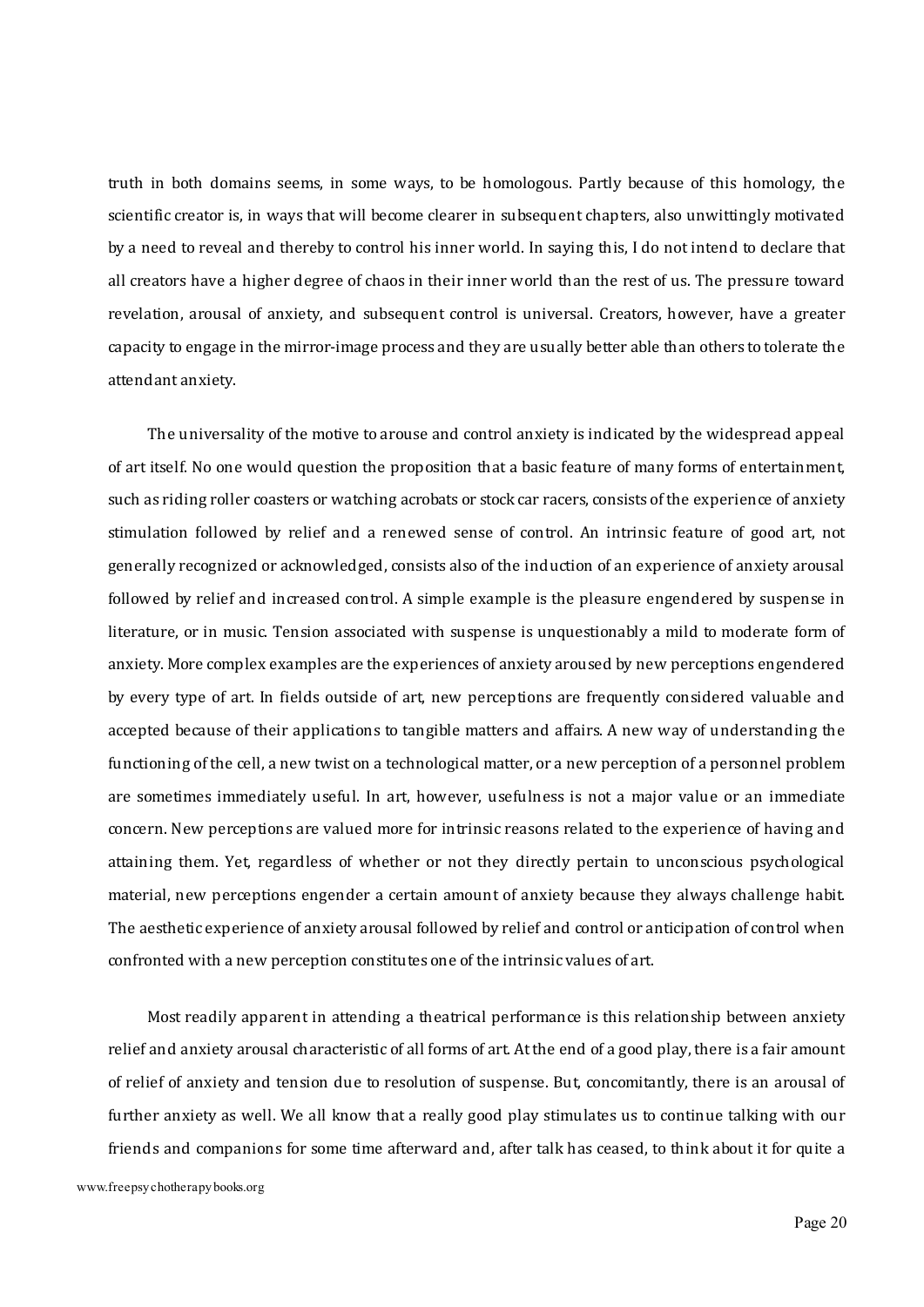while. While this has something to do with the intellectual content of the play, emotional factors significantly enter in. We are somewhat shaken up and anxious in our intrigued and thoughtful state.<sup>[35](#page-25-7)</sup>

Of course, many other factors besides anxiety arousal are involved in the social value and appeal of art. But saying this, I now shall rapidly culminate this outline of the obverse relationship between creativity and dreaming, for I have brought matters into the relativistic realm of sociology, the realm where absolute assertions are quickly challenged with counter examples and where the observer himself is inevitably biased by his own cultural view. Though many professionals have been able to overcome this, the problem is especially acute with respect to the sociology of art. Consequently, I shall state only the most glaring and global social level antitheses between creativity and dreaming, because they appear so self-evident and because they follow from and, in reciprocal and circular fashion, also help determine the psychological and biological circumstances I have mentioned so far.

#### <span id="page-20-1"></span>**Creativity and Dreaming in Society**

<span id="page-20-0"></span>With respect to social value and to communication, creativity and dreaming tend to be at opposite poles. Earlier, when I stressed the enormous aura of value associated with the topic of creativity, I anticipated no contradiction from even the most skeptical sources. The term "creative" is so heavily embued with positive value that it is virtually synonymous with "good" or "worthwhile" and, in virtually all societies, the term "creation" is almost synonymous with positive achievement. No such social value is universally and consistently conferred upon dreaming, however. In ancient times, of course, and sporadically among various groups up to the present day, dreams have been considered portents of the future or directives from a deity. But even when such beliefs are held, they seldom confer a specific value to dreaming. Most often, special persons in the society are considered to be endowed with the capacity to receive prophetic and divine dreams, or, like Joseph, specially able to interpret the meaning of such dreams. Dreaming is only one of a series of mental phenomena, including hallucinations and telepathy, considered to be endowed with such special properties. In rationally oriented, so-called civilized societies, interest in dreams has generally been relegated to the realm of superstition, astrology, and other derogated orientations. While creativity has been accorded high esteem in such societies, dreams have often been on the reverse end of the continuum. The general social viewpoint, even in these societies, has been an ambivalent one, of course, just as the general social viewpoint about creativity has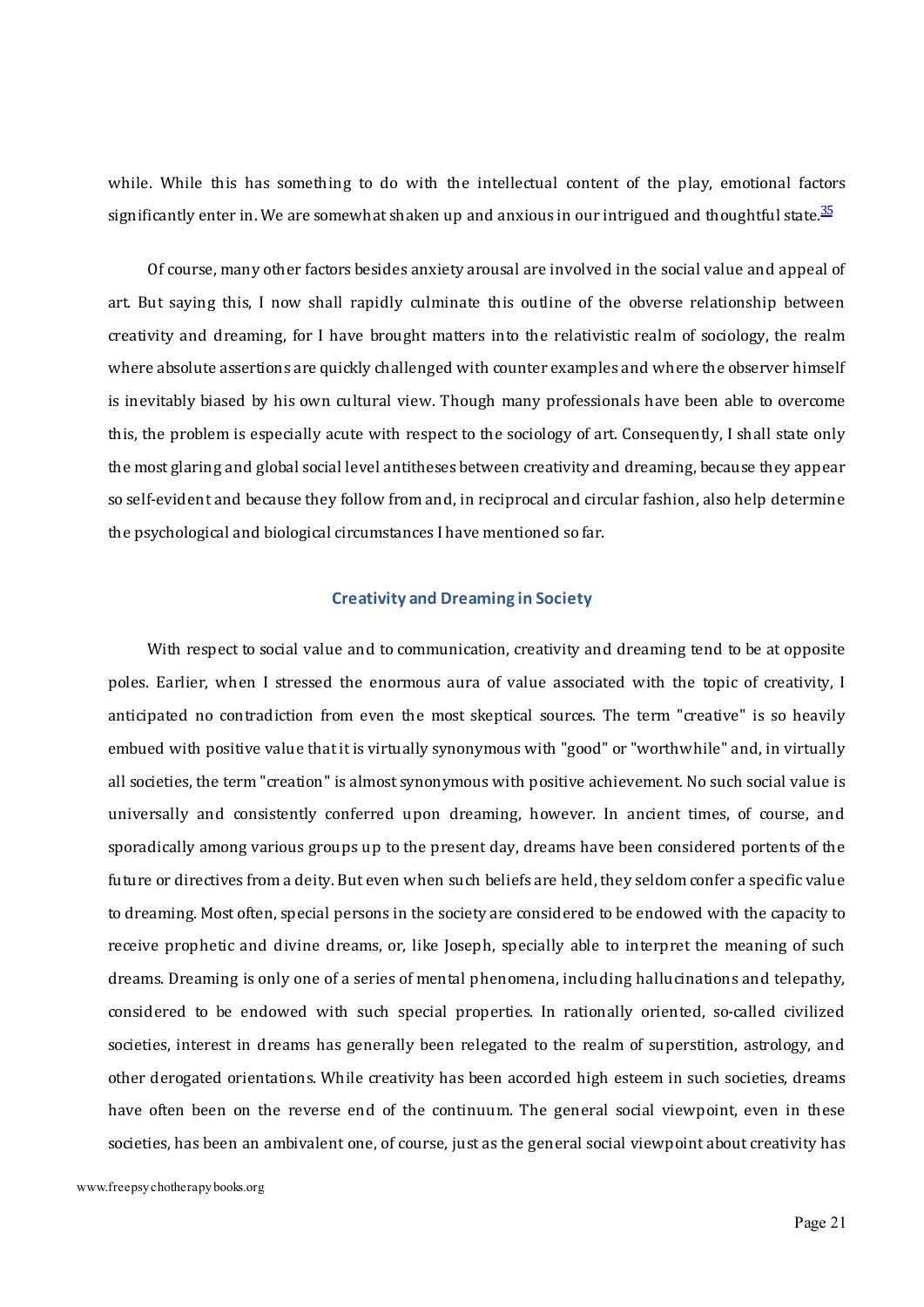been ambivalent, but by and large dreams have been very low in the hierarchy of valued mental activities.

<span id="page-21-0"></span>When Freud wrote the "Interpretation of Dreams," the predominant scientific view of dreams was that they were nonsensical and consequently without any value whatsoever.<sup>[36](#page-25-8)</sup> The modern resurgence of interest in dreams is, as we know, a direct result of Freud's work, as well as that of Jung. But the history of hostile rejection of both Freud's and Jung's theories of dreams, when first presented and continuing into the present day, demonstrates in part a traditional reluctance to accord special value to dreaming. That such reluctance still exists is demonstrated by an instance from the modern everyday practice of psychoanalysis. Practitioners of psychoanalysis, that veritable bastion of dream valuation, have, in recent years, begun to de- emphasize dream analysis because patients find ittoo easy to abjure responsibility for their dreams.<sup>[37](#page-26-0)</sup> After going through a full and extensive analysis of the underlying meaning of a particular dream, patients still find it relatively easy to insist"but it was just a dream." Or else they insist the dream was involuntary and the underlying wishes out of their control. My point is not that such denials are motivated by a desire to avoid the important truths concealed in dreams, although I certainly believe that to be the case, but that dream denigration occurs even in the psychoanalytic setting because of deeply imbued social conventions and beliefs.

<span id="page-21-2"></span><span id="page-21-1"></span>I have no intention of being polemical about according value to dreams, but I intend only to describe the social value polarity between dreaming and creativity. Freud directly referred to such a polarity when he quoted Virgil at the beginning of his book on dreams, "Flectere si nequeo superos, acheronta movebo" [If I cannot bend the Higher Powers, I will move the Infernal Regions].<sup>[38](#page-26-1)</sup> There is, moreover, a clear social rationale for the value polarity between dreaming and creativity: dreams tend to conceal, while creativity tends to reveal and to elaborate both truth and meaning. In more sociological terms, creativity, especially artistic creativity, tends to communicate while dreaming tends to distort communication.

<span id="page-21-3"></span>Now that Freud (and Jung as well) has given us the tools for understanding the communication in dreams, we can, of course, say that some of the polarity between dreaming and creativity has been reduced. We know, too, that patients in psychoanalysis often produce dreams that seem geared to communicate something to their analyst. $39$  Kanzer and others have spelled out some of the other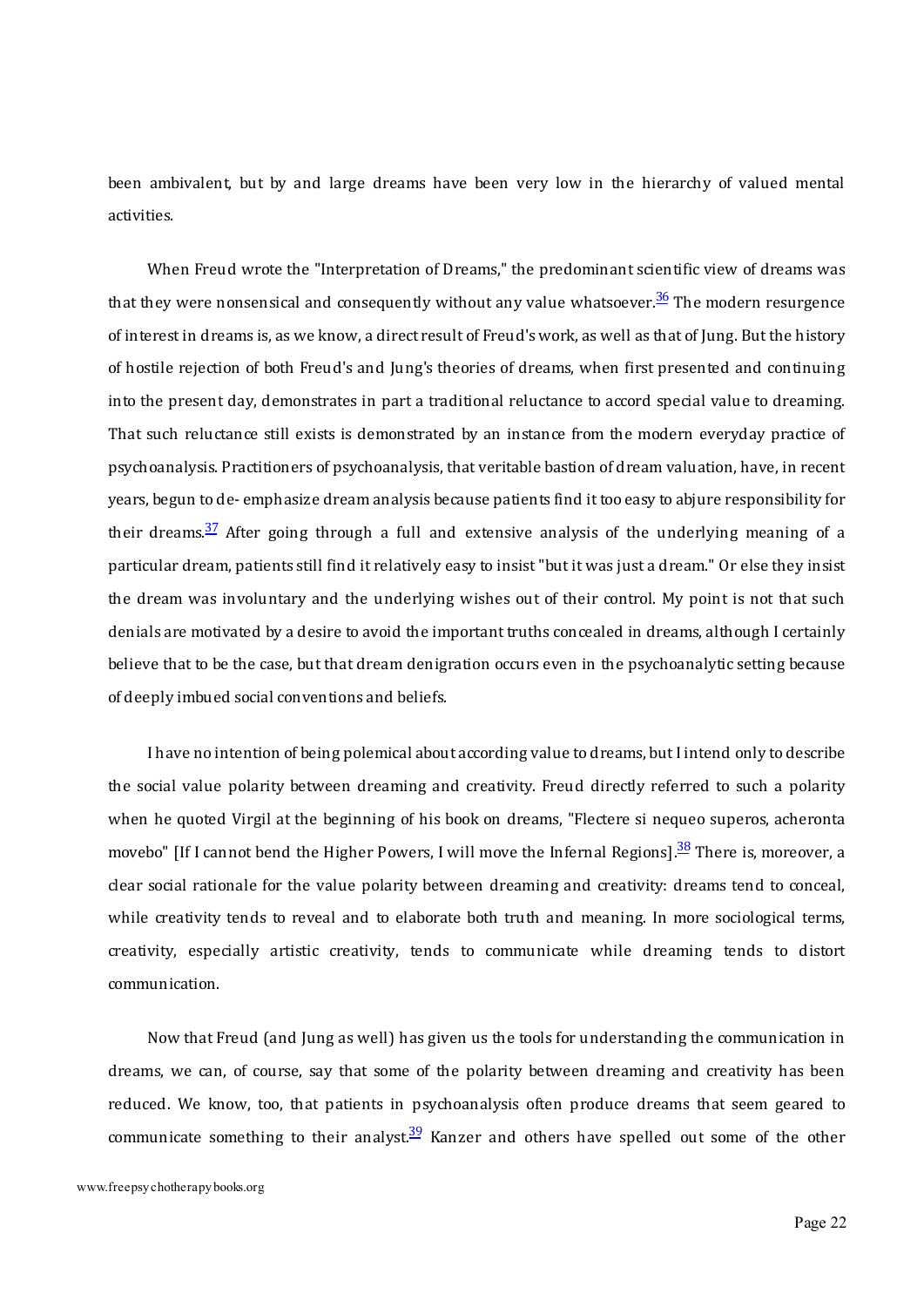<span id="page-22-0"></span>communication functions of dreams. $^{40}$  $^{40}$  $^{40}$  But, as Kanzer cogently points out, dreaming is the quintessential narcissistic psychological activity. Regardless of the skills of the analyst or the interpreter of dreams, dreams function primarily to keep the dreamer at rest by concealing truth and meaning from the dreamer and from other people.

Creativity communicates in many ways and on many levels at once. Even art that is very difficult to understand, or is supposedly produced for art's sake alone, has important communication aspects. Difficult art is directed at some audience, even if only a potential one, and it communicates values, emotions, complicated ideas, and, frequently, new and unprecedented principles and forms. Art produced for the artist's own sake, if there really is such a type, that is, artproduced without any concern whatsoever for an audience, is either a kind of communication to the self, a personal externalization having high communication potential for others, or, despite the art-for-art's-sake artist's disclaimer, it is intended as a communication to future generations. Scientific creations must be communicated to others, and the scientists' creative thinking is so geared to a rational, communicative context it seems, in a broad way, to be the extreme antithesis of dreams.

Creativity as the mirror image of dreaming means that creativity has both social and personal value. By reversing the censorship in dreaming, the creator is engaging in an attempt to unearth unconscious material, and he is embarking on a process of gaining insight and understanding about himself, albeit in a limited way. He is also experiencing arousal and anxiety. By reversing the censorship in dreaming and by the use of the mirror-image processes involved in creating, he reveals truths in a structured and organized way. Especially important in artistic creativity, this organization and structuring of inner truth also plays a significant role in scientific creativity. Creative thoughts in science are deeply emotionally gratifying to a scientist and scientific creations often have distinct aesthetic qualities of economy and elegance. These emotional gratifications and aesthetic qualities, as well as some aspects of the practical achievement, have roots in the mirror-image-of-dreaming processes. While engaged in the creative process, the scientist uses a daring and orderly type of thought; as a mirror-image process, this thought is extremely disparate in orderliness but matched in daring with the thinking in dreams.

As the mirror image of dreaming, creativity is one of the highest, if not the highest, kind of adaptive mental process. It is not regressive, irrational, a concrete type of thinking, or even a radically altered state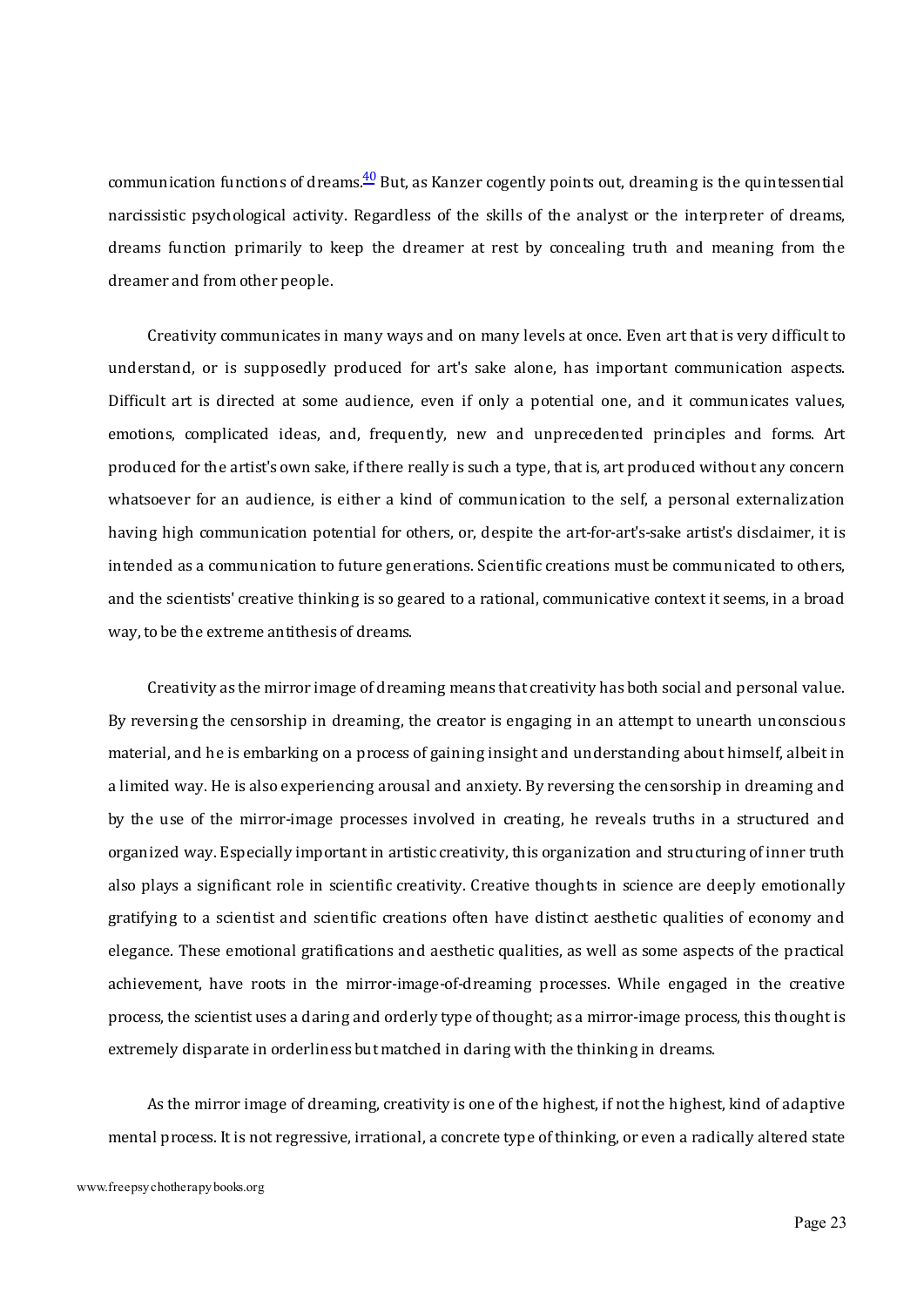of consciousness. The creator, in full consciousness, purposefully attempts to produce the most socially valuable products possible and he uses the highest mental function he possesses.

#### *Notes*

- <span id="page-23-0"></span>[1](#page-4-2) If creations are considered to be entities that are truly new, i.e., radically different from any antecedents, their appearance is an intrinsic mystery, i.e., it cannot be explained. Explanation implies prediction and, as the truly new is unprecedented and therefore unpredictable, it cannot be explained. See C. R. Hausman, *A Discourse on Novelty and Creation* (The Hague: Martinus Nijhoff, 1975); for a review of others arguing similar positions and a critique, see Rothenberg and Hausman, *Creativity Question,* pp. 3- 26; also see chap. 12 below.
- <span id="page-23-1"></span>[2](#page-4-3) V. G. Hopwood, "Dream, Magic and Poetry," *Journal of Aesthetics and Art Criticism* 10 (1951—52) :152.
- <span id="page-23-2"></span>[3](#page-5-0) See references to Blake and Coleridge in P. Bartlett, *Poems in Process* (Oxford: Oxford University Press, 1951). Also see Novalis, *Schriften* (1798); J. P. Richter, "Uber die naturliche Magie der Einbildungskraft," *Leben des Quintus Fixlein, Samtliche Wake,* 33 vols. (G. Reimer, 1840), 3:235 ff.; F. Nietzsche, *The Will to Power,* trans. and ed. W. Kaufman and trans. R. J. Hollingdale (New York: Random House, 1967), pp. 419-53, 539-43.
- <span id="page-23-3"></span>[4](#page-5-1) Throughout this book, I shall refer to and discuss primary process thinking as defined by Sigmund Freud in chap. 7 of "The Interpretation of Dreams" (1900). See also D. Rapaport, *Organization and Pathology of Thought: Selected Sources* (New York: Columbia University Press, 1951), for an analysis and appraisal of primary process thinking.
- <span id="page-23-4"></span>[5](#page-5-2) M. Bonaparte, *The Life and Works of Edgar Allan Poe* (London: Imago,1949), p. 651.
- <span id="page-23-5"></span>[6](#page-5-3) Famous examples are E. Jones, *Hamlet and Oedipus* (New York: Norton, 1949; rev. ed., New York: Doubleday, 1954); H. Sachs, *The Creative Unconscious* (Cambridge, Mass.: Sci-Art Publishers, 1942, 1951); D. Schneider, *The Psychoanalyst and the Artist* (New York: International Universities Press, 1950). One of the earliest literary critics to develop a theory of poetry as analogous to dreams was F. C. Prescott (see *Poetry and Dreams* [Boston: Four Seasons, 1912]). Recent literary critics have modified Prescott's position and have produced some interesting works of criticism (see F. C. Crews, *The Sins of the Fathers: Hawthorne's Psychological Themes* [New York: Oxford University Press, 1966); S. Lesser, *Fiction and the Unconscious* [Boston: Beacon Press, 1957]; N. Holland, *Psychoanalysis and Shakespeare* [New York: McGraw-Hill, 1964, 1966]). For a comprehensive bibliography of scientific writings on art and artists, many of which treat the work of art as analogous to the dream, see Rothenberg and Greenberg, *Index: Creative Men and Women.*
- <span id="page-23-6"></span>[7](#page-5-4) S. Freud, "Creative Writers and Daydreaming" (1908 [1907]) (London, 1960), 9:143-53.
- <span id="page-23-7"></span>[8](#page-5-5) S. Freud, "Jokes and Their Relation to the Unconscious" (1905) (London, 1961), vol. 8.
- <span id="page-23-8"></span>[9](#page-6-0) His basic position, from which he never really strayed, is famously summed up as follows: "Before the problem of the creative artist, analysis must, alas, lay down its arms" (S. Freud, "Dostoevsky and Parricide" [1928 (1927)] [London, 1961], 21:177).
- <span id="page-23-9"></span>[10](#page-6-1) See E. Kris, "The Psychology of Caricature," for the first use of the term, and "On Inspiration" and "On Preconscious Mental Processes" for detailed elaborations; all are in his *Psychoanalytic Explorations in Art* (New York: International Universities Press, 1952).
- <span id="page-23-10"></span>[11](#page-6-2) M. Graf, *From Beethoven to Shostakovich* (New York: Philosophical Library, 1947).
- <span id="page-23-11"></span>[12](#page-7-0) J. J. Montmasson gave dreaming an important role in imaginative work of any kind, including that of science (*Invention and the*

www.freepsy chotherapy books.org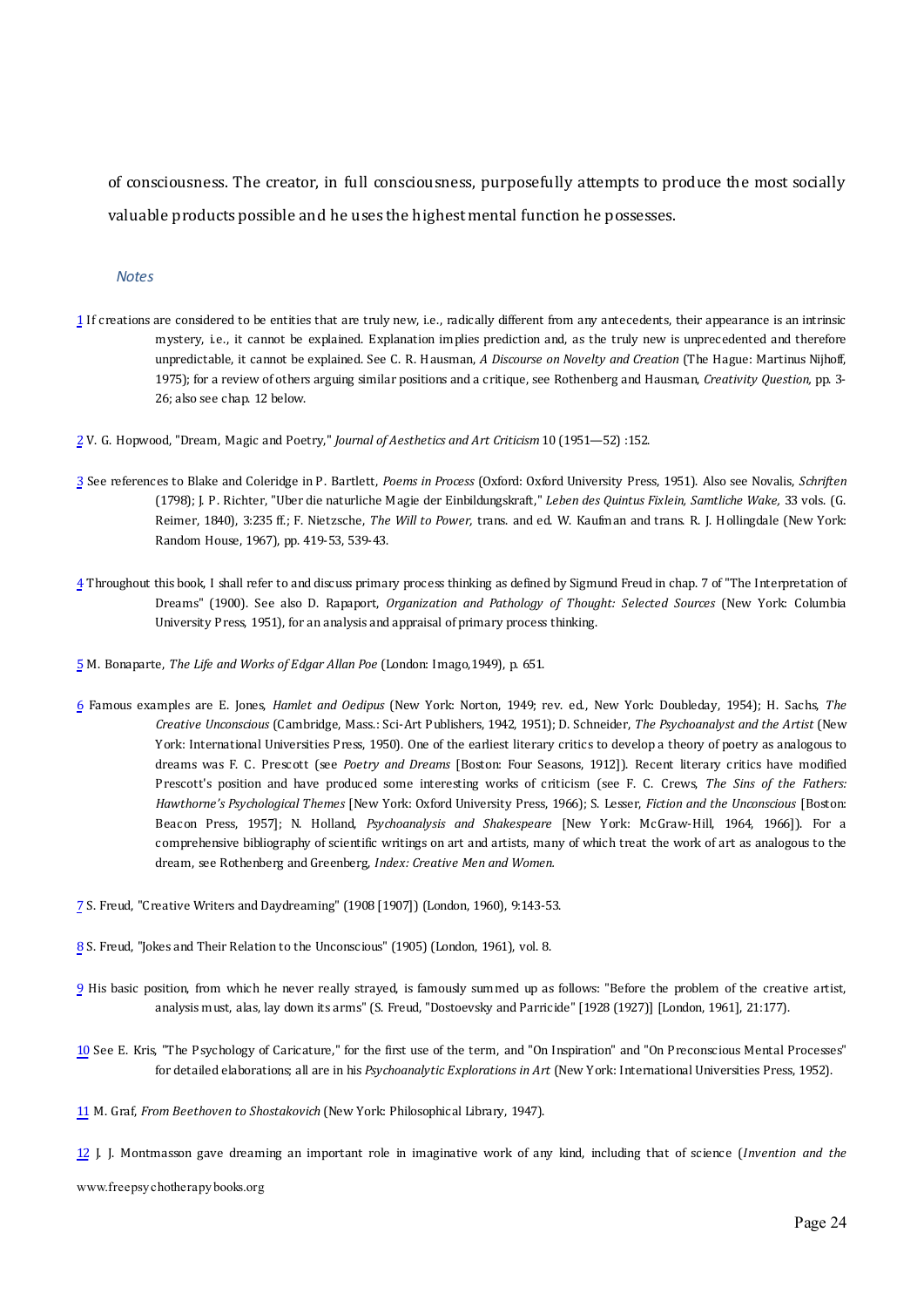*Unconscious,* trans. H. S. Hatfield [New York: Harcourt Brace, 1932], pp. 43 ff. W. B. Cannon reported that a great discovery by the Nobel Prize winner, Otto Loewi, apparently occurred in a dream *(The Way of an Investigator* [New York: Norton, 1945], p. 60.) Kekule's discovery of the structure of the benzene ring is usually also cited as an instance of a scientific breakthrough resulting from a dream. Although Kekule himself used the term "dream" *(Traum)* in admonishing his colleagues to creative thinking, the full context and correct translation of his remarks requires some significant modification of the traditional interpretation of his account (for references and further discussion, see n. 13, chap. 5 below). The misconception about Kekule's account has an important bearing on the point I am making here. His report of the discovery of the benzene ring does bear out that there is a similarity between dream process and creative thinking, but the obverse factor—the mirror-image relationship—has not previously been considered or recognized.

- <span id="page-24-0"></span>[13](#page-7-1) H. Poincare, *Science and Method,* trans. F. Maitland (New York: Dover Press, 1952).
- <span id="page-24-1"></span>[14](#page-7-2) Cannon, *Way of an Investigator.*
- <span id="page-24-2"></span>[15](#page-8-0) G. Wallas, *The Art of Thought* (New York: Harcourt, Brace, 1926).
- <span id="page-24-3"></span>[16](#page-8-1) Plato, *The Ion,* trans. Lane Cooper, ed. E. Hamilton and H. Cairns, in *Plato: The Collected Dialogues* (New York: Bollingen Foundation, 1961), p. 220.
- <span id="page-24-4"></span>[17](#page-8-2) I. Kant, *The Critique of Judgment,* trans. J. C. Meredith (London: Oxford University Press, 1952), esp. pp. 188 ff.
- <span id="page-24-5"></span>[18](#page-9-1) Nietzsche, *Will to Power,* pp. 420 ff.
- <span id="page-24-6"></span>[19](#page-9-2) B. Blanshard, *The Nature of Thought* (Atlantic Highlands, N. J.: Humanities Press, 1964), vols. 1 and 2, esp. 2:166-211.
- <span id="page-24-7"></span>[20](#page-9-3) In this section I shall continue to discuss artistic creativity as the general model; creativity in science and other fields will be considered later.
- [21](#page-4-0) According to the classical formulation of primary process thinking, it occurs in infants prior to the development of reality testing and other ego functions. It is designated as "primary" because it is first in the human developmental sequence. Consequently, it is identified as an early or primitive mode of cognition.
- <span id="page-24-8"></span>[22](#page-12-0) Kris, *Psychoanalytic Explorations, p. 312.*
- <span id="page-24-9"></span>[23](#page-12-1) P. Noy, "A Revision of the Psychoanalytic Theory of the Primary Process," *International Journal of Psychoanalysis* 50 (1969): 155—78.
- <span id="page-24-10"></span>[24](#page-12-2) G. J. Rose, "Creative Imagination in Terms of Ego 'Core' and Boundaries," *International Journal of Psychoanalysis* 45 (1964) :75-84.
- <span id="page-24-11"></span>[25](#page-12-3) See D. W. Winnicott, "Transitional Objects and Transitional Phenomena" (1951), in his *Collected Papers* (New York: Basic Books, 1958); A. H. Modell, "The Transitional Object and the Creative Act," *Psychoanalytic Quarterly* 39 (1970):240—50; W. Muensterberger, "The Creative Process: Its Relation to Object Loss and Fetishism," in *Psychoanalytic Study of Society* (New York: International Universities Press, 1962), 2:161-85.
- <span id="page-24-12"></span>[26](#page-12-4) S. Arieti, *The Intrapsychic Self: Feeling, Cognition and Creativity in Health and Mental Illness* (New York: Basic Books, 1967). Also see more recently, Arieti, *Creativity: The Magic Synthesis* (New York: Basic Books, 1976), esp. p. 12.
- <span id="page-24-13"></span>[27](#page-13-0) For Freud, fully coherent linguistic statements and constructs were converted by means of primary process operations into the disrupted, incoherent visual representations in dreams. See J. G. Schimek, "A Critical Reexamination of Freud's Concept of Unconscious Mental Representation," *International Review of Psycho-analysis* 2 (1975) :171—87, for an excellent critique, based on

www.freepsy chotherapy books.org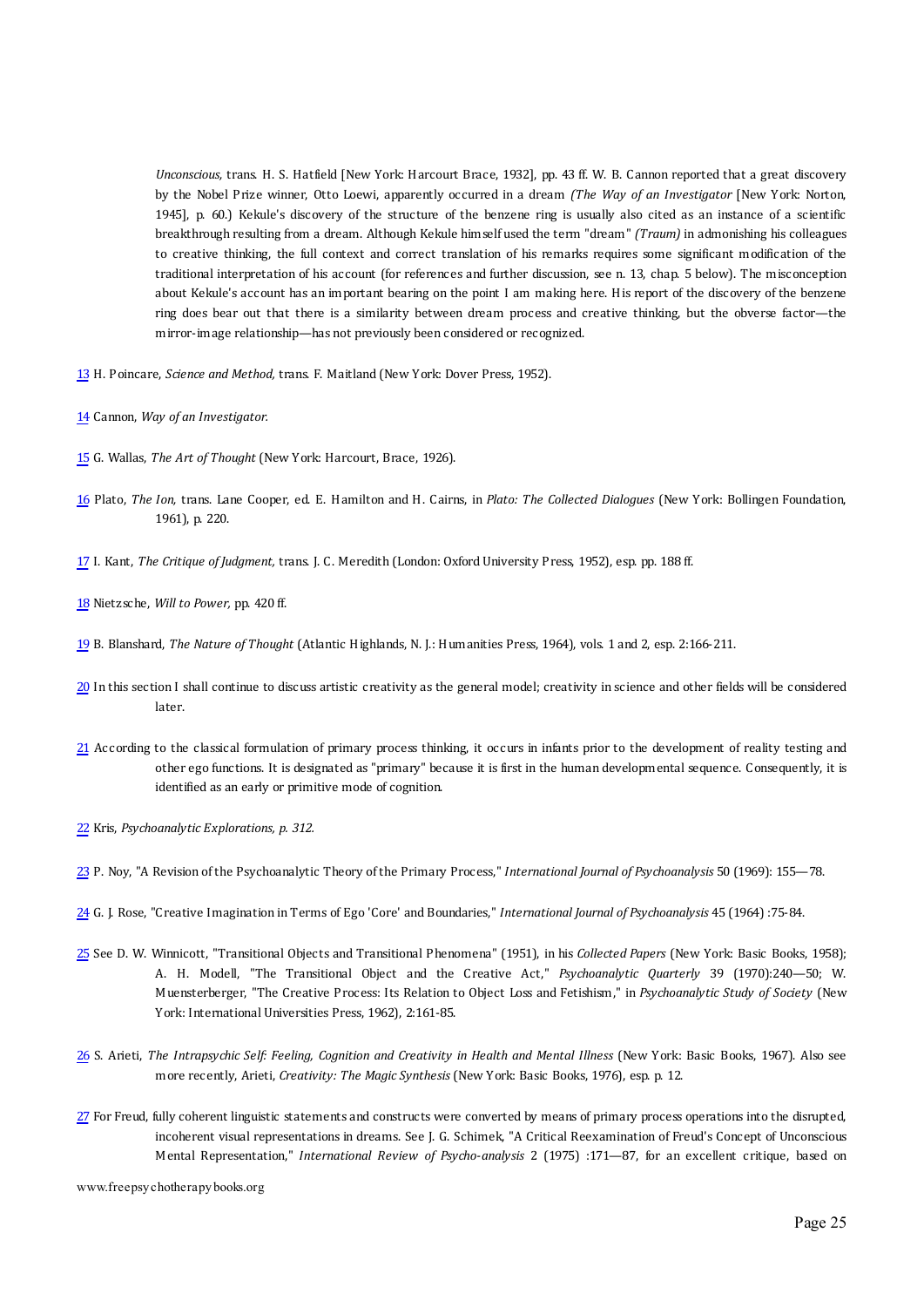information from developmental psychology, of this aspect of Freud's formulation of primary process operation. See also, M. Edel- son, "Language and Dreams: The Interpretation of Dreams Revisited," *Psychoanalytic Study of the Child* 27 (1972):203- 82, for a discussion of the analogies between Freud's dream theory and the linguistic theory of Noam Chomsky. Some years ago, at a conference at Austen Riggs Center in Stock- bridge, Mass., Erik Erikson pointed out that Freud's method of psychoanalysis contained a significant element of bias against visual perception and thought: asking the patient to lie on a couch where he and the analyst could not see each other's faces denied the importance of the visual mode.

- <span id="page-25-0"></span>[28](#page-14-1) Though some will argue that dreams reveal as well as conceal, the primary thrust is toward censorship. All representations, including symbols of any type, could be said to have a double nature and to reveal as well as conceal. From the perspective of psychological function, however, the relative degree of the two factors of revelation and concealment is absolutely critical. The fact of a thrust toward censorship follows from Freud's discovery that the function of dreams is to keep the dreamer asleep,- wishes are expressed in censored form. This discovery has not been superceded or overturned (see Freud, "The Interpretation of Dreams"; W. Dement, "The Biological Role in REM Sleep," in *Sleep Physiology and Pathology,* ed. A. Kales [Philadelphia: Lippincott, 1969], pp. 245-65; J. G. Salamy, "Sleep: Some Concepts and Constructs," in *Pharmacology of Sleep,* eds. R. L. Williams and I. Karacan [New York: Wiley, 1976], pp. 53-82). A recent erudite attempt at challenging the wish fulfillment and disguise principles from a neurobiological viewpoint (R. W. McCarly and J. A. Hobson, "The Neurobiological Orgins of Psychoanalytic Dream Theory," *American Journal of Psychiatry* 134 [1977] :1211-21; and Hobson and McCarley, "The Brain as a Dream State Generator: An Activation- Synthesis Hypothesis of the Dream Process," *American Journal of Psychiatry* 134 [1977] :1335-48) is unsuccessful because it fails to take the guardian of sleep discovery adequately into consideration. Moreover, in their emphasis on patterns of neuronal generation as responsible for dreams, the authors do not adequately explain their postulated interaction between neurophysiological and psychological effects. They state that there is an integration of "disparate sensory, motor and emotional elements via condensation, displacement and symbol formation" (p. 1346), but outside of postulating a mysterious isomorphism with the "state of the nervous system during dreaming sleep" (p. 1347), they do not explain why the particular mechanisms of condensation, displacement, and symbol formation function at all. This challenge to psychoanalytic dream theory therefore comes back full circle to rely on the basic contribution of psychoanalysis, i.e., explication of the dream mechanisms, to the understanding of dreams.
- <span id="page-25-1"></span>[29](#page-14-2) Recognizing that psychological and biological functions are not necessarily distinct, I make the distinction here for the purpose of expository clarity.
- <span id="page-25-2"></span>[30](#page-14-3) Dement, "Biological Role of REM Sleep," pp. 245-65. For a recent assessment see Salamy, "Sleep: Some Concepts and Constructs," pp. 71-73.
- <span id="page-25-3"></span>[31](#page-16-0) Throughout this book I shall use the term "unearthing" to refer to bringing unconscious material *close or closer* to awareness without necessarily bringing this material directly or fully into awareness.
- <span id="page-25-4"></span>[32](#page-16-1) D. E. Berlyne, *Aesthetics and Psychobiology* (New York: Appleton, Century, Crofts, 1971).
- <span id="page-25-5"></span>[33](#page-17-1) See C. Darwin, *The Descent of Man,* 2d ed. (New York: Appleton, 1892), esp. chap. 3.
- <span id="page-25-6"></span>[34](#page-17-2) S. Freud, "Introductory Lectures on Psychoanalysis, Part III" (1916-17) (London, 1964), 16:377.
- <span id="page-25-7"></span>[35](#page-20-1) Some may see this explanation as the traditional Aristotelian one emphasizing pity and terror. To set the record straight, the factor of anxiety arousal and resolution is more complicated and, very likely, also more basic than pity and terror together. For one thing, anxiety arousal enters into both emotions.
- <span id="page-25-8"></span>[36](#page-21-0) Freud quoted the common expression *Trdume sind Schimme* (dreams are froth) as representative of the scientific viewpoint of that and earlier times (Freud, "Interpretation of Dreams," p. 133).